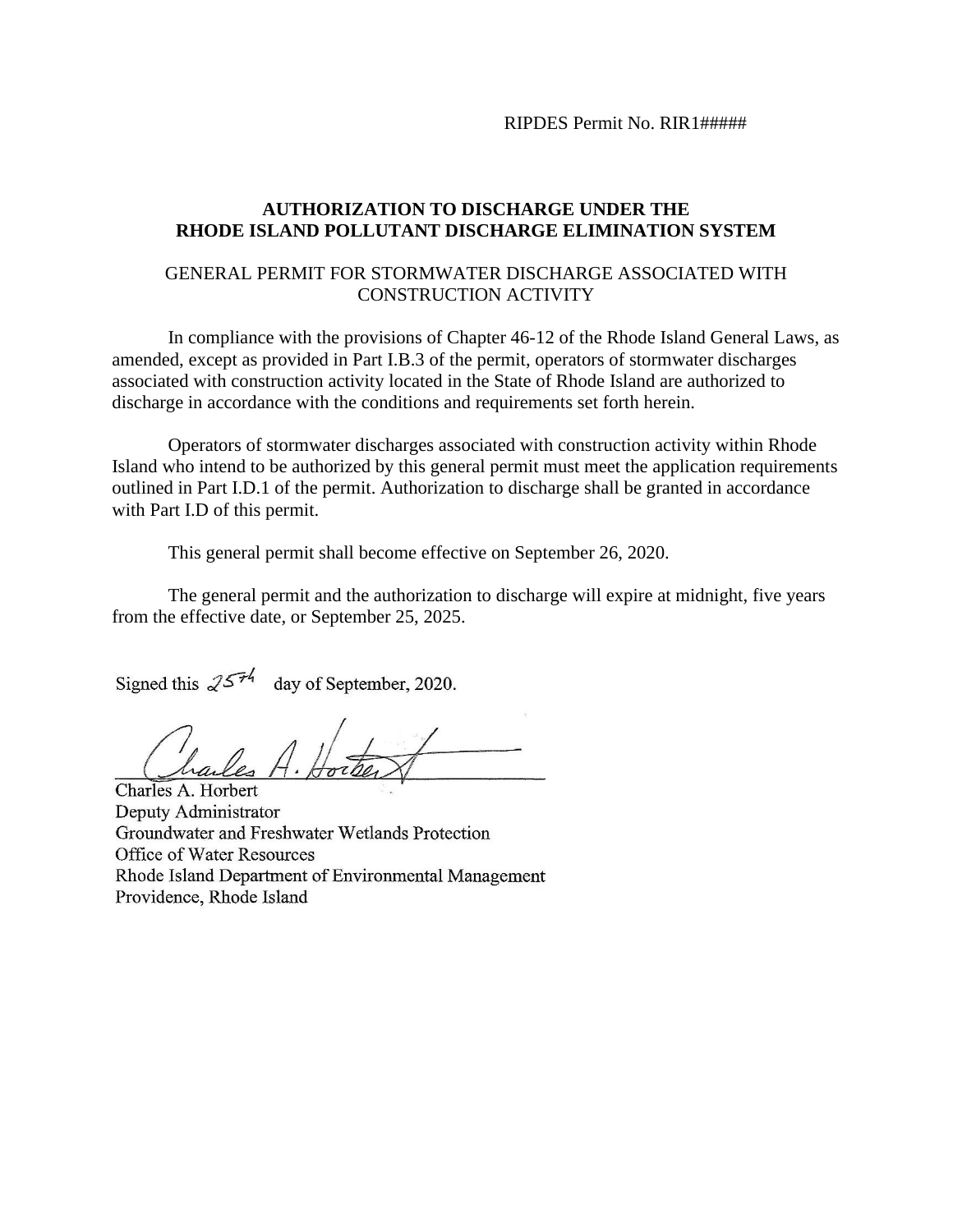**General Permit Rhode Island Pollutant Discharge Elimination System Stormwater Discharge Associated with Construction Activity**

**Effective Date: September 26, 2020**



**Valid ONLY in accordance with Part I.D.**

Expiration Date: September 25, 2025

**Rhode Island Department of Environmental Management Office of Water Resources RIPDES Program**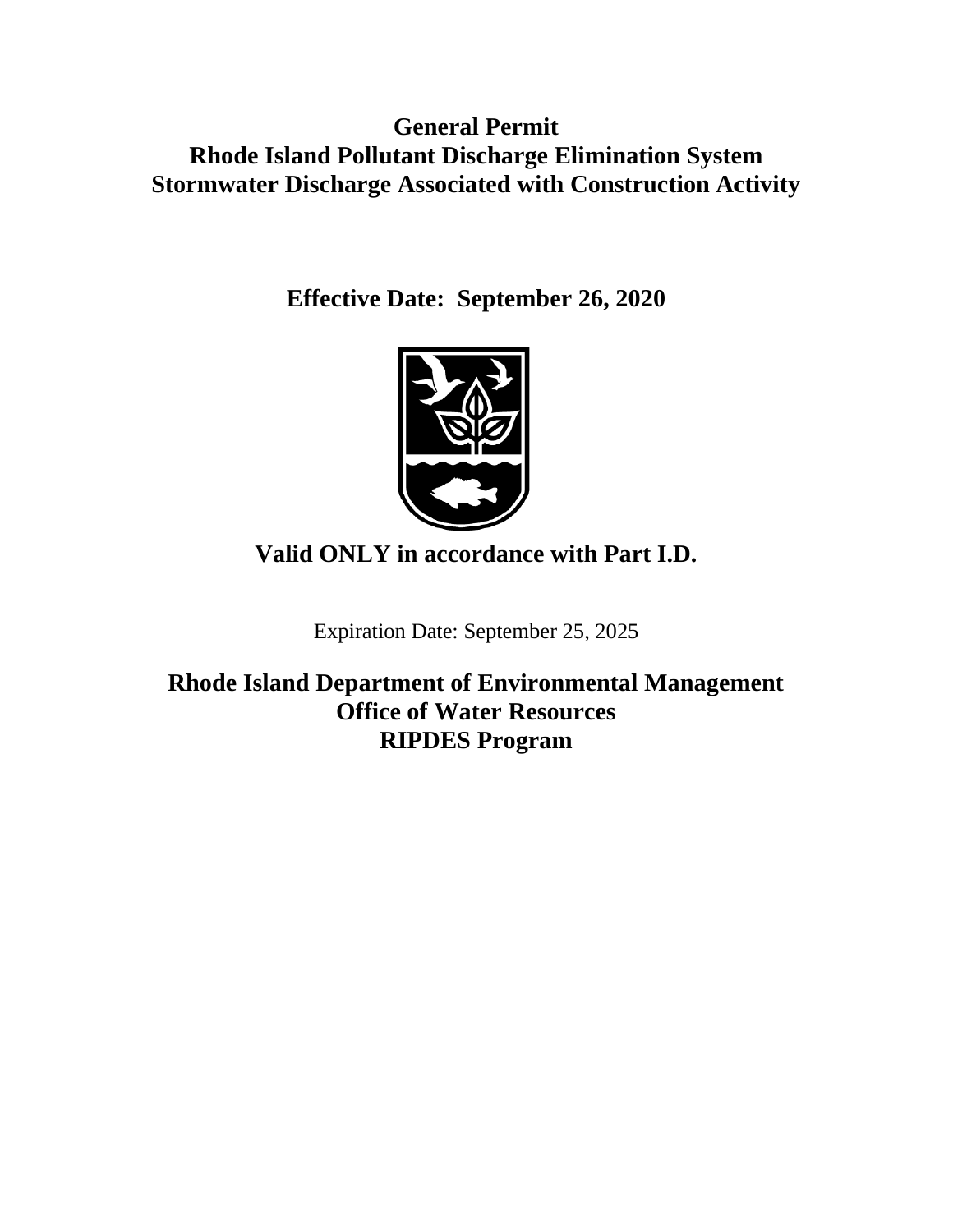# Table of Contents

| ı.                                                                                |  |
|-----------------------------------------------------------------------------------|--|
| А.                                                                                |  |
| <b>B.</b>                                                                         |  |
| 1.                                                                                |  |
| 2.                                                                                |  |
| 3.                                                                                |  |
| C.                                                                                |  |
| D.                                                                                |  |
| 1.                                                                                |  |
| 2.                                                                                |  |
| 3.                                                                                |  |
| Ε.                                                                                |  |
| F.                                                                                |  |
| G.                                                                                |  |
| П.                                                                                |  |
| Α.                                                                                |  |
| В.                                                                                |  |
| C.                                                                                |  |
|                                                                                   |  |
| Ш.                                                                                |  |
| 1.                                                                                |  |
| 2.                                                                                |  |
| Control Practice Installation, Inspection, and Maintenance Requirements  16<br>3. |  |
| 4.                                                                                |  |
| IV.                                                                               |  |
| Α.                                                                                |  |
| В.                                                                                |  |
| C.                                                                                |  |
| D.                                                                                |  |
| V.                                                                                |  |
| Α.                                                                                |  |
| В.                                                                                |  |
| DUTY TO REAPPLY.<br>C.                                                            |  |
| D.                                                                                |  |
| Е.                                                                                |  |
| F.                                                                                |  |
| G.                                                                                |  |
| Η.                                                                                |  |
| L.                                                                                |  |
| J.                                                                                |  |
| К.                                                                                |  |
|                                                                                   |  |
| L.                                                                                |  |
| М.                                                                                |  |
| N.                                                                                |  |
| 0.                                                                                |  |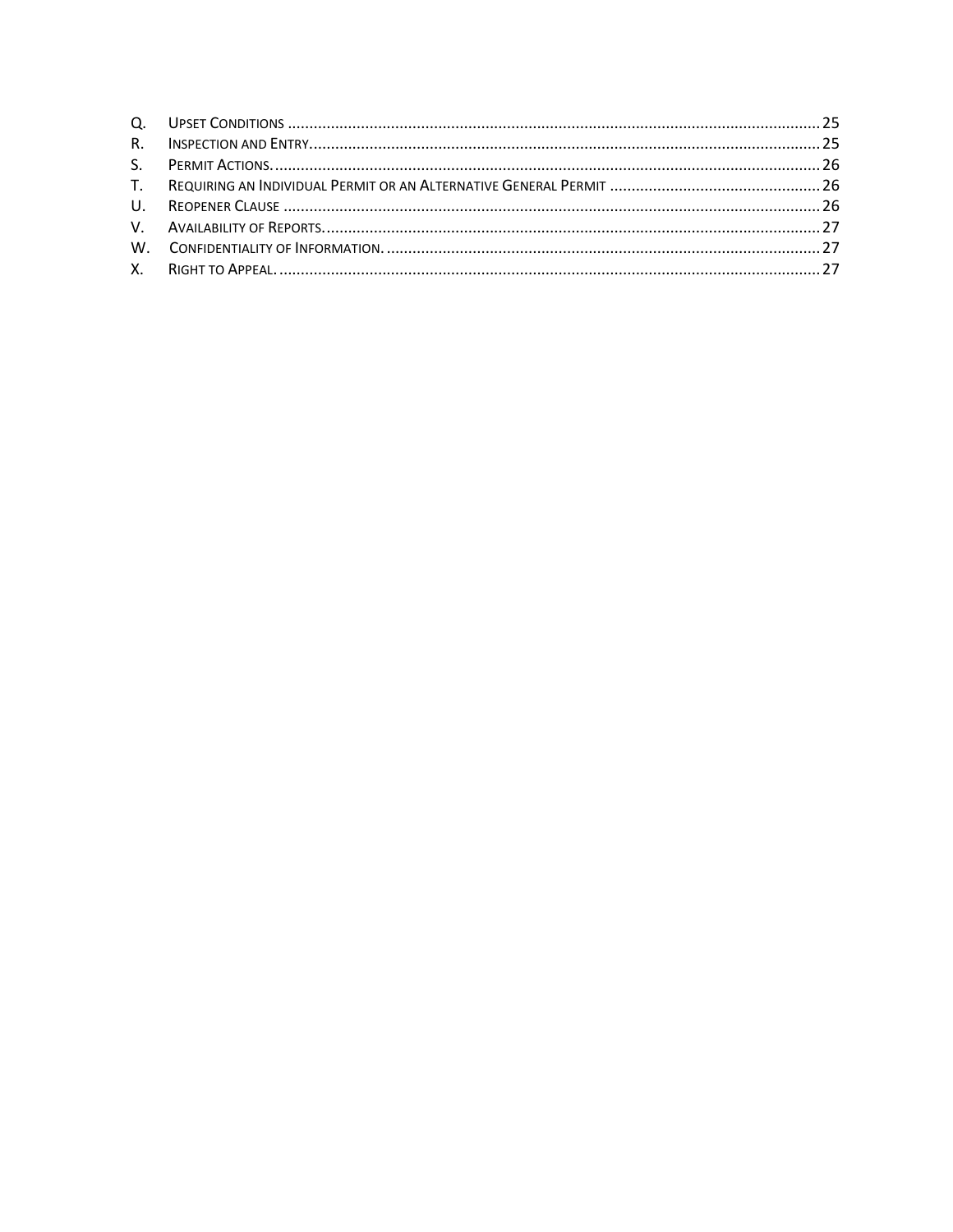## **GENERAL PERMIT RHODE ISLAND POLLUTANT DISCHARGE ELIMINATION SYSTEM STORMWATER DISCHARGE ASSOCIATED WITH CONSTRUCTION ACTIVITY**

#### PLEASE READ THIS PERMIT CAREFULLY!

The RIPDES Program of the Office of Water Resources realizes that effective regulatory mechanisms to control erosion and sedimentation are currently required by the RIDEM Freshwater Wetland Program, the RIDEM Water Quality Certification Program, the RIDEM UIC/Groundwater Discharge Permit Program, the RI Coastal Resources Management Council (CRMC); and in those towns/cities which have a Qualifying Local Program (QLP) that has been formally approved by the Department (see 250-RICR-150-10- 1.16(A)(10) for the definition of Qualifying State, or Local Programs). **Regardless of the means of obtaining approval, the permittee is still responsible for complying with all terms and conditions of this permit and any other applicable State, local and/or federal regulations. The Department will be held harmless for any failure of the permittee to comply with this permit.**

## <span id="page-4-0"></span>**I. GENERAL COVERAGE UNDER THIS PERMIT**

<span id="page-4-1"></span>**A. Permit Area.** This permit applies to all areas of the State of Rhode Island.

## <span id="page-4-2"></span>**B. Eligibility.**

- <span id="page-4-3"></span>1. Allowable Stormwater Discharges. Subject to compliance with the terms and conditions of this permit, you are authorized to discharge the following:
	- a. All new and existing stormwater discharges associated with construction, including, but not limited to, clearing, grading, excavation, and filling, where total land disturbance is equal to or greater than one (1) acres including construction activities involving soil disturbances of less than one (1) acre of disturbance if that construction is part of a larger common plan of development or sale that would disturb one (1) or more acre, and the discharge is composed entirely of stormwater. A discharge shall be considered composed entirely of stormwater if there is adequate access to sample the stormwater discharge covered under this permit prior to mixing with a discharge which is authorized and in compliance with an existing RIPDES permit or the discharge is listed in Part I.B.2. below.
	- b. Stormwater Discharges from support activities (e.g., concrete or asphalt batch plants, equipment staging areas, material storage areas, excavated material disposal areas, borrow areas) provided:
		- i. The support activity is directly related to the construction site required to have a RIPDES permit coverage for discharges of stormwater associated with construction activity;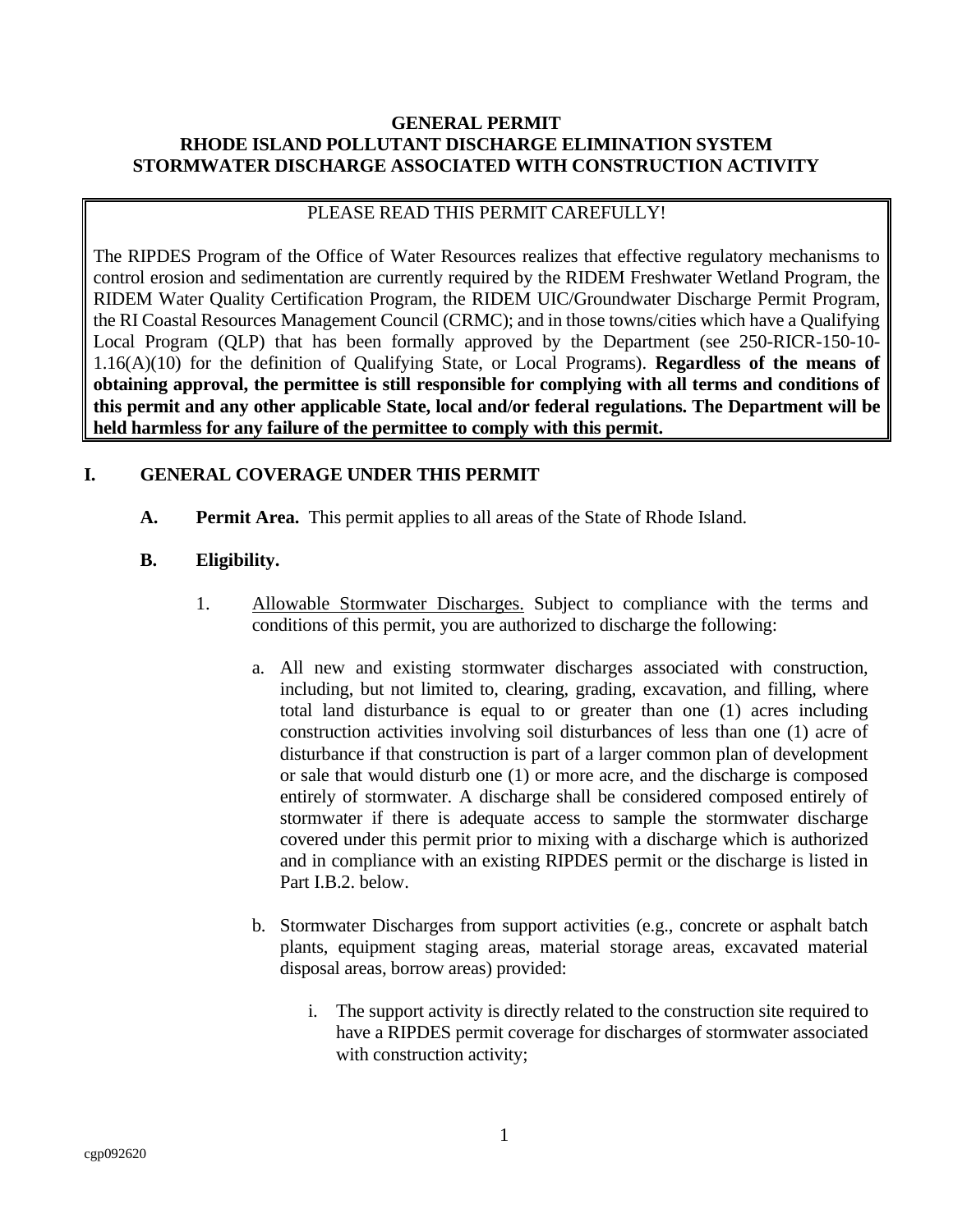- ii. The support activity is not a commercial operation serving multiple unrelated construction projects by different operators, and does not operate beyond the completion of the construction at the last construction project it supports; and
- iii. Appropriate controls and measures are identified in a Soil Erosion and Sediment Control Plan covering the discharges from the support activity areas.
- c. Discharges composed of allowable discharges listed in Part I.B.2 of this permit commingled with a discharge authorized by a different RIPDES permit and/or discharge that does not require a RIPDES permit authorization.
- d. Stormwater discharges from earth-disturbing activities associated with the construction of staging areas and the construction of access roads conducted prior to active mining. Stormwater discharges associated with active mining may need to obtain authorization to discharge under the RIPDES Multi-Sector General Permit for Stormwater Discharge Associated with Industrial Activity. Guidance for managing discharges from industrial sites can be found in Part II.C of this permit.
- <span id="page-5-0"></span>2. Allowable Non-Stormwater Discharges. Allowable non-stormwater discharges under this permit are limited to discharges from the following:
	- a. washing of vehicles provided chemicals, soaps, detergents, steam, or heated water are not used; cleaning is restricted to the outside of the vehicle (e.g., no engines, transmissions, undercarriages, or truck beds); or washing is not used to remove accumulated industrial materials, paint residues, heavy metals or any other potentially hazardous materials from surfaces;
	- b. the use of water to control dust;
	- c. fire fighting activities;
	- d. fire hydrant flushings;
	- e. natural springs; uncontaminated groundwater;
	- f. lawn watering;
	- g. potable water sources including waterline flushings; irrigation drainage;
	- h. pavement wash waters where spills or leaks of toxic or hazardous materials have not occurred (unless all spilled materials have been removed) and where detergents are not used;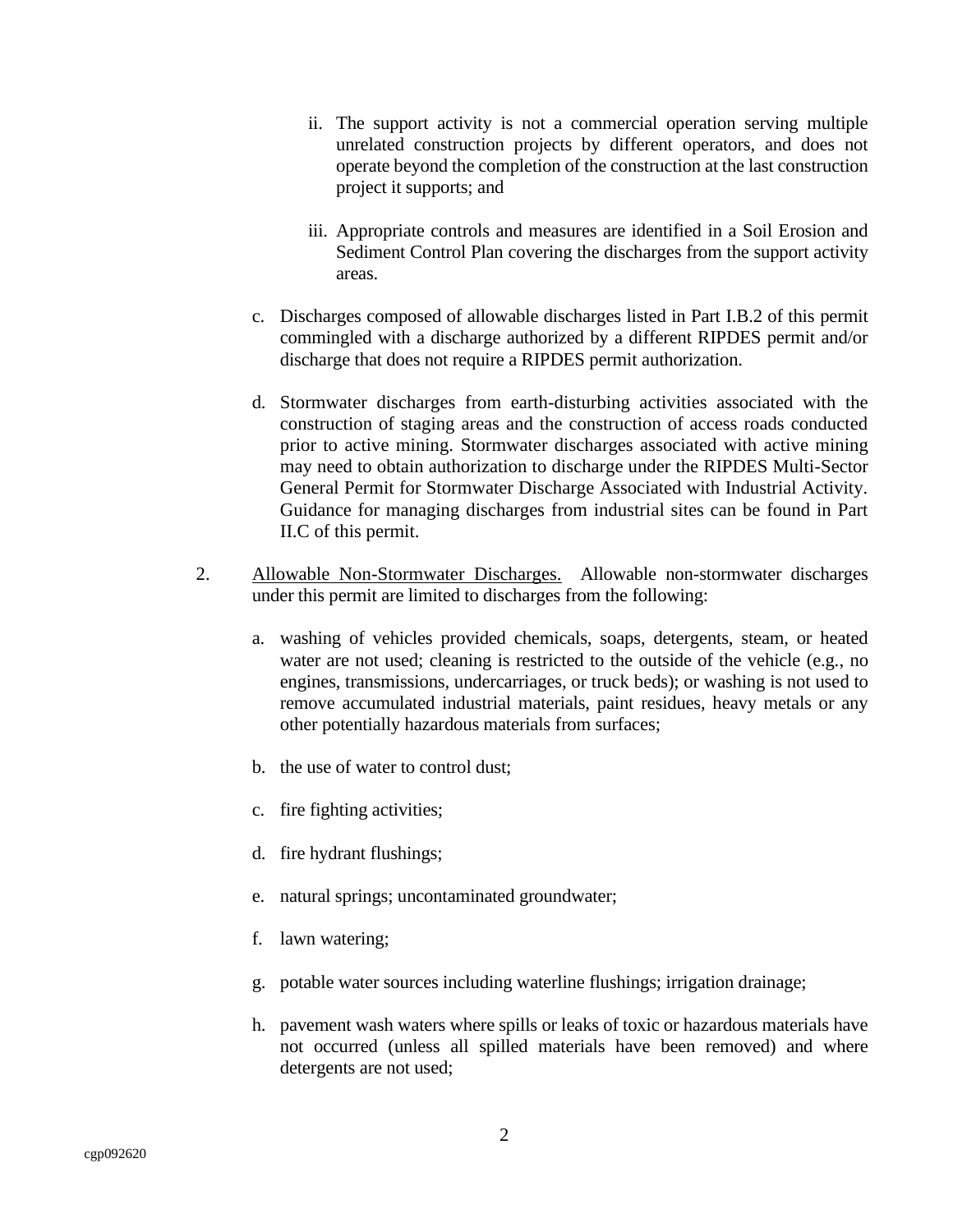- i. foundation or footing drains where flows are not contaminated with process materials such as solvents, or contaminated by contact with soils where spills or leaks of toxic or hazardous materials has occurred;
- j. external building washdown, provided soaps, solvents, and detergents are not used, and external surfaces do not contain hazardous substances (e.g., paint or caulk containing polychlorinated biphenyls (PCBS)) and appropriate control measures have been implemented to minimize discharges of mobilized solids and other pollutants (e.g., filtration, detention, settlement).

If any of these discharges may reasonably be expected to be present and to be mixed with stormwater discharges, they must be specifically identified in the site's Soil Erosion and Sediment Control Plan as described in Part III of this permit.

- <span id="page-6-0"></span>3. Limitations of Coverage. The following discharges associated with construction are not authorized by this permit.
	- a. Stormwater discharges associated with construction that the Director of the Department of Environmental Management has found to be or may reasonably be expected to be contributing to a violation of water quality standards, or to be a significant contributor of pollutants;
	- b. Stormwater discharges associated with construction, allowable non-stormwater discharges and discharge related activities that adversely affect a listed, or a proposed to be listed, endangered or threatened species or its critical habitat;
	- c. Stormwater associated with construction discharging into any water for which a Total Maximum Daily Load (TMDL) has been either established or approved by the EPA or other water quality determination unless the Stormwater Management Plan incorporates measures or controls that meet the requirements of this permit and are consistent with the assumptions and requirements of the TMDL and Minimum Standard 3: Water Quality of the Rhode Island Stormwater Management, Design and Installation Rules (250-RICR-150-10-8; RI Stormwater Rules) or the project was authorized and has maintained coverage under the 2018 permit (e.g. a RIPDES or a RIDEM Freshwater Wetlands Permit, RIDEM Water Quality Certification, RIDEM UIC/Groundwater Discharge Permit, CRMC Assent or QLP approval remains in effect). If the EPA approved or established TMDL or other water quality determination specifically prohibits the discharges, the discharges are not eligible for coverage under this permit.
	- d. Stormwater associated with construction discharging into any Impaired water listed on the latest State of Rhode Island 303(d) List of Impaired Waters, unless the Stormwater Management Plan incorporates measures or controls that meet the requirements of this permit and address the pollutant(s) of concern as required by Standard 3: Water Quality of the RI Stormwater Rules or if the project was authorized and has maintained coverage under the 2018 permit (e.g. a RIPDES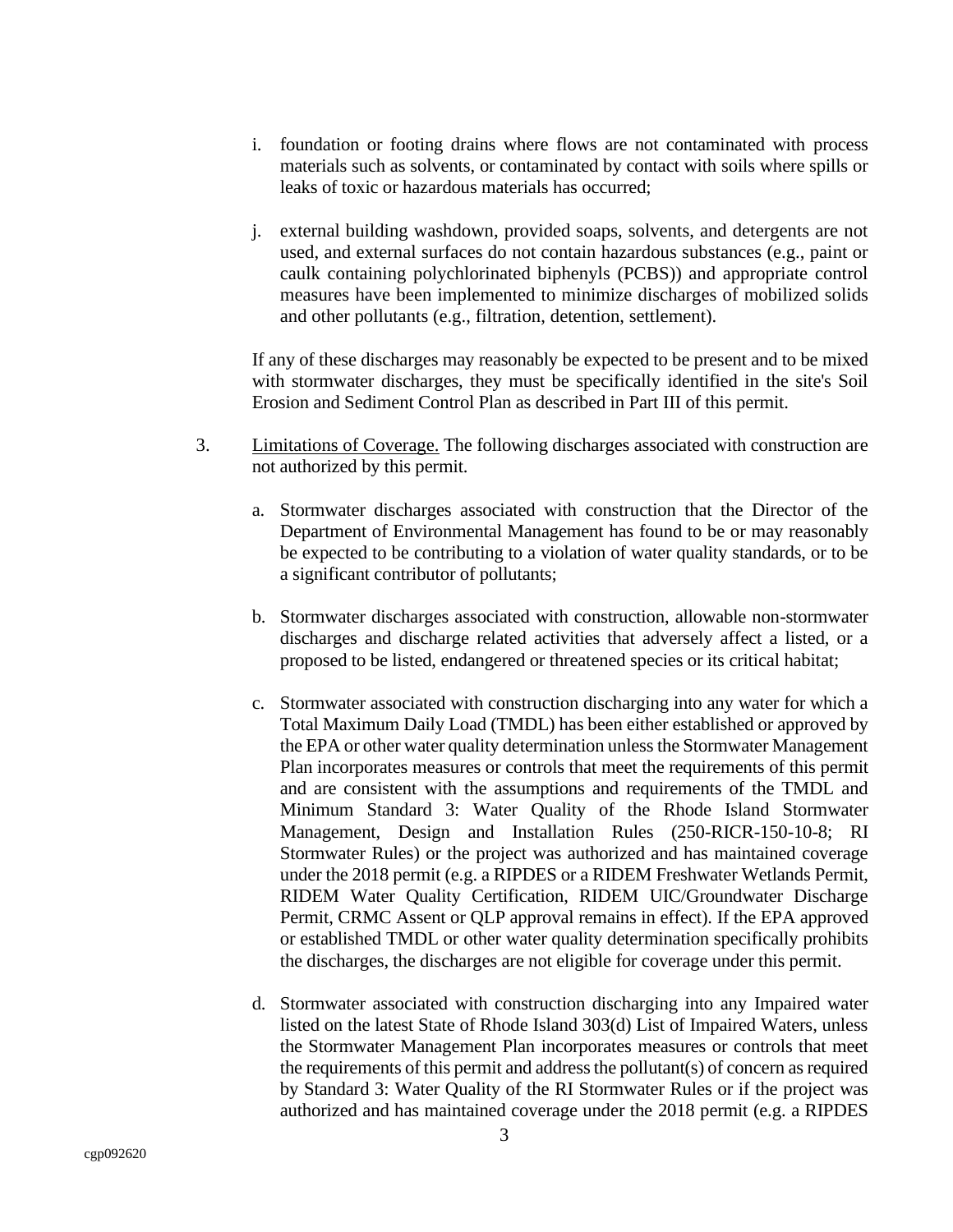or a RIDEM Freshwater Wetlands Permit, RIDEM Water Quality Certification, RIDEM UIC/Groundwater Discharge Permit, CRMC Assent or QLP approval remains in effect).

If you propose to discharge to a water that is impaired for polychlorinated biphenyls (PCBs) and are engaging in demolition of any structure with at least 10,000 square feet of floor space built or renovated before January 1, 1980, you must:

- a. Implement controls to minimize the exposure of PCB-containing materials, including paint, caulk and pre-1980 fluorescent lighting fixtures, to precipitation and stormwater; and
- b. Ensure that disposal of such materials is performed in compliance with applicable state, federal and local laws.
- e. Post-construction discharges that originate from the site after construction activities have been completed and the site has achieved final stabilization, including any temporary support activity. Post-construction stormwater from industrial sites may need to be covered by a separate RIPDES individual permit or may need to obtain authorization to discharge under the RIPDES Multi-Sector General Permit for Stormwater Discharge Associated with Industrial Activity. Guidance for managing discharges from industrial sites can be found in Part II.C of this permit.

# <span id="page-7-0"></span>**C. Definition of "Owner" & "Operator":**

1. For the purposes of this permit, the "owner" of a property is the person, as defined by 250-RICR-150-10-1-1.4(A)(75), holding the title, deed, or legal document to the regulated property, facility, or activity, including a party working under an easement on the property.

2. The "operator" is defined as the person who has operational control over plans and specifications, or the person who has day-to-day supervision and control of activities occurring at the site. Further, for purposes of this permit, the operator is the owner if that person is performing all work related to complying with this permit.

Where a new operator is selected after the submittal of a Notice of Intent (NOI; see Part IV of this permit) and that new operator is directly responsible for performing the work necessary to comply with this permit, prior to performing any work at the site a new operator must sign and certify within the Soil Erosion and Sediment Control Plan document that they are an operator of the site as defined above.

<span id="page-7-1"></span>**D. Authorization.** To be covered under this general permit, owners or operators of stormwater discharges associated with construction activities that disturb one (1) or more acres or less than one (1) acre if that construction is part of a larger common plan of development or sale that would disturb one (1) or more acre, must comply with the applicable sections below.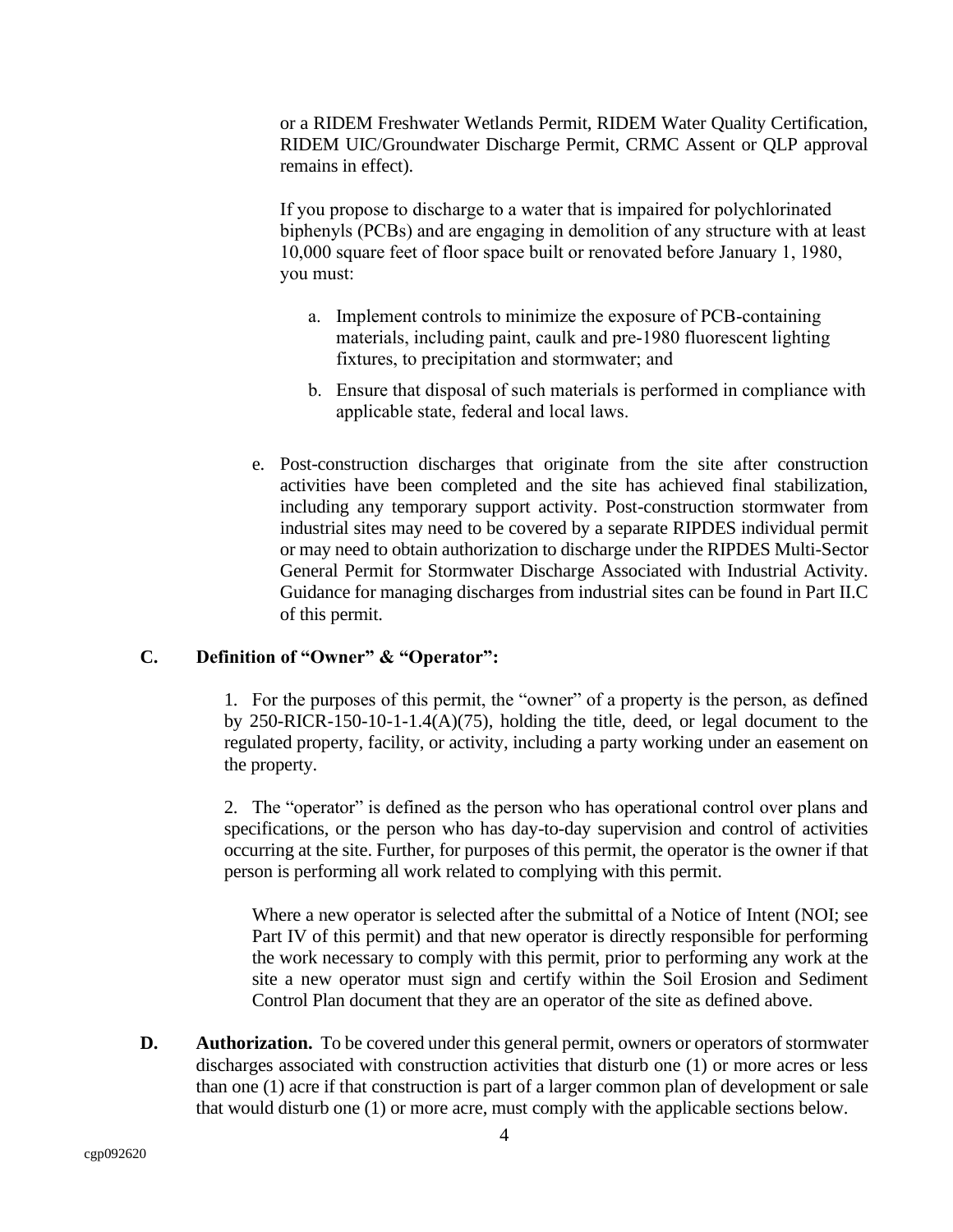- <span id="page-8-0"></span>1. Application Requirements
	- a. Sites previously authorized under the 2018 Construction Activity General Permit are not required to reapply to maintain authorization.
	- b. New Applications Submittal of an NOI (as defined in Section IV) is only required for construction activities that disturb greater than one (1) acre. Where applicable, the NOI is to be submitted as part of an application to obtain a RIDEM Freshwater Wetlands Permit, RIDEM Water Quality Certification, RIDEM UIC/Groundwater Discharge Permit, CRMC Assent or QLP approval. Specific application requirements, unless otherwise required by the aforementioned permitting programs, are as follows:
		- i. Construction activities that disturb an area equal to or greater than five (5) acres are required to submit the *Application for Stormwater Construction Permit and Water Quality Certification Form,* the *Appendix A Checklist* and a Stormwater Management Plan.
		- ii. Construction activities that disturb an area equal to or greater than one (1) acre and less than five (5) acres are required to submit the *Application for Stormwater Construction Permit and Water Quality Certification Form,* the *Appendix A Checklist,* a project narrative, and a site plan/map showing flow paths, discharges, and receiving waters.

#### <span id="page-8-1"></span>2. Deadlines for Requesting Authorization

- a. For stormwater discharges associated with construction activities which were authorized under the 2018 Construction General Permit which are expected to continue beyond the effective date of this permit, the owner is not required to reapply to maintain permit coverage in accordance with Part I.D.3 of this permit.
- b. For stormwater discharges associated with construction activities which commence after the effective date of this permit, and are required to submit an application in accordance with Part I.D.1.b of this permit, an application must be submitted at least thirty (30) days prior to the commencement of land disturbing activities.
- <span id="page-8-2"></span>3. Granting of Authorization
	- a. Owners and operators previously authorized under the 2018 Construction Activity General Permit with an active RIDEM Freshwater Wetlands Permit, RIDEM Water Quality Certification, RIDEM UIC/Groundwater Discharge Permit, CRMC Assent or QLP approval will be authorized upon the effective date of this permit.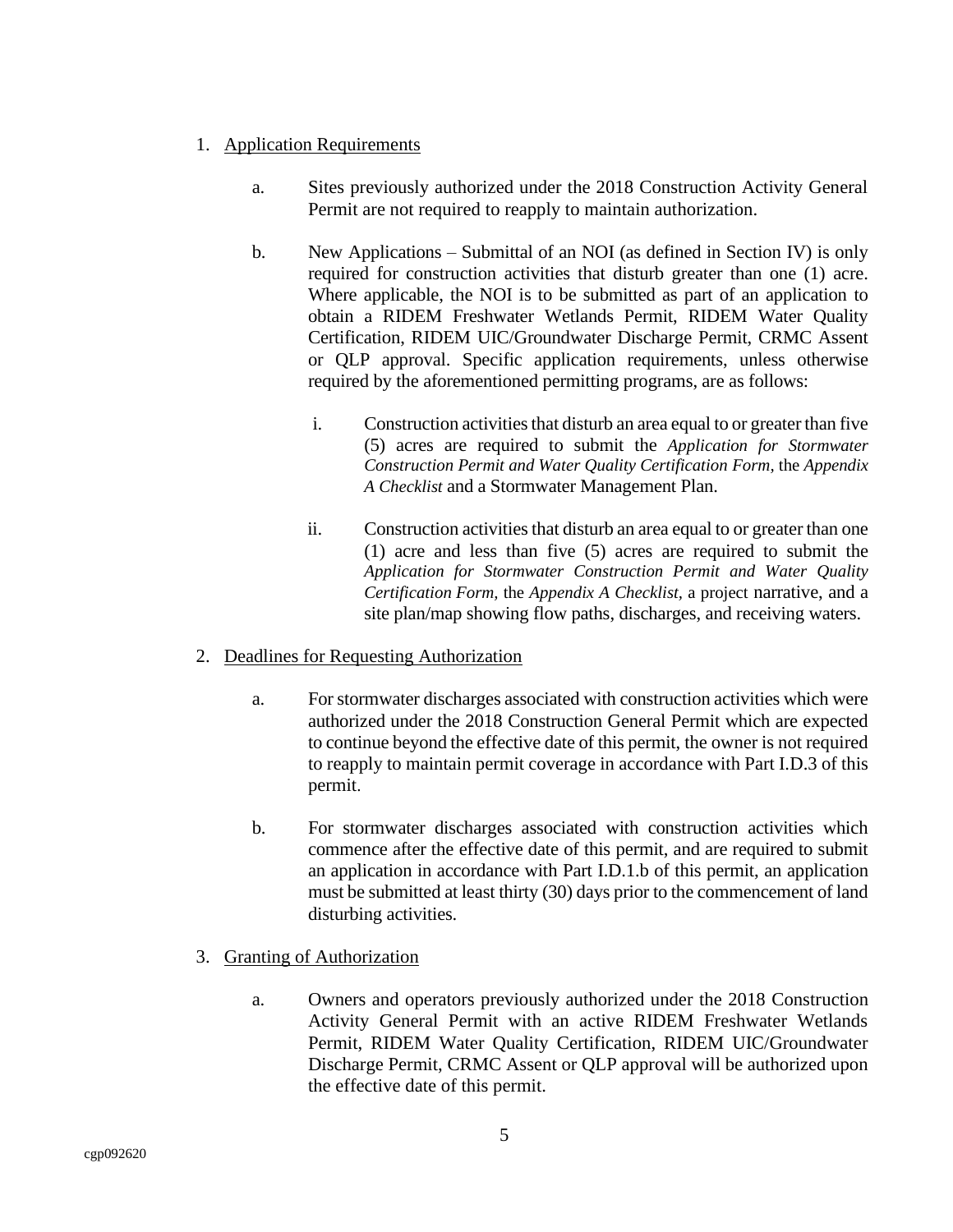- b. Owners and operators previously authorized under the 2018 Construction Activity General Permit will be authorized upon the effective date of this permit.
- c. Construction activities that disturb an area equal to or greater than one (1) acre that are required to obtain a RIDEM Freshwater Wetlands permit, RIDEM Water Quality Certification, RIDEM UIC/Groundwater Discharge Permit, CRMC Assent or QLP approval are authorized to discharge stormwater from construction activities under the terms and conditions of this permit upon receipt of all of the applicable permits listed here.
- d. For construction activities that disturb an area equal to or greater than five (5) acres and are not required to obtain one of the approvals listed above in Part I.D.3.c, authorization to discharge will only be granted upon notification from the Director after review of the application.
- e. For construction activities that disturb an area equal to or greater than one (1) acre and less than five (5) acres and are not required to obtain one of the approvals listed in Part I.D.3.c automatic authorization to discharge will be granted upon receipt of the information required in Part I.D.1.b.ii unless notified to the contrary by the Director.
- <span id="page-9-0"></span>**E. Notice of Start of Construction.** You must notify RIDEM in writing of the anticipated start date, and of your contractor's contact information, by submitting the Notice of Start of Construction Form (available on the RIDEM Stormwater Construction Permitting website<sup>1</sup>). Prior to construction you must erect or post a sign resistant to the weather and at least twelve (12) inches wide and eighteen (18) inches long, which identifies the initials "DEM" and the application number(s) assigned to the permit. The sign must be maintained at the site in a conspicuous location until such time that the project is complete.
- <span id="page-9-1"></span>**F. Termination of Coverage.** Upon achieving final site stabilization, owners and operators of stormwater discharges associated with construction must submit to the DEM a completed Notice of Termination (NOT). At a minimum, the following information is required to terminate coverage under this permit:
	- 1. The owner's name, mailing address, email address, and telephone number,
	- 2. The operator's name, mailing address, email address, and telephone number
	- 3. The name and location of the facility,
	- 4. The RIPDES Construction General Permit authorization number,
	- 5. A signed certification by the owner and operator that the stormwater discharge associated with construction activity no longer exists at the site.

<sup>&</sup>lt;sup>1</sup> The RIDEM Stormwater Construction Permitting website is available at <http://www.dem.ri.gov/programs/water/permits/ripdes/stormwater/construction.php>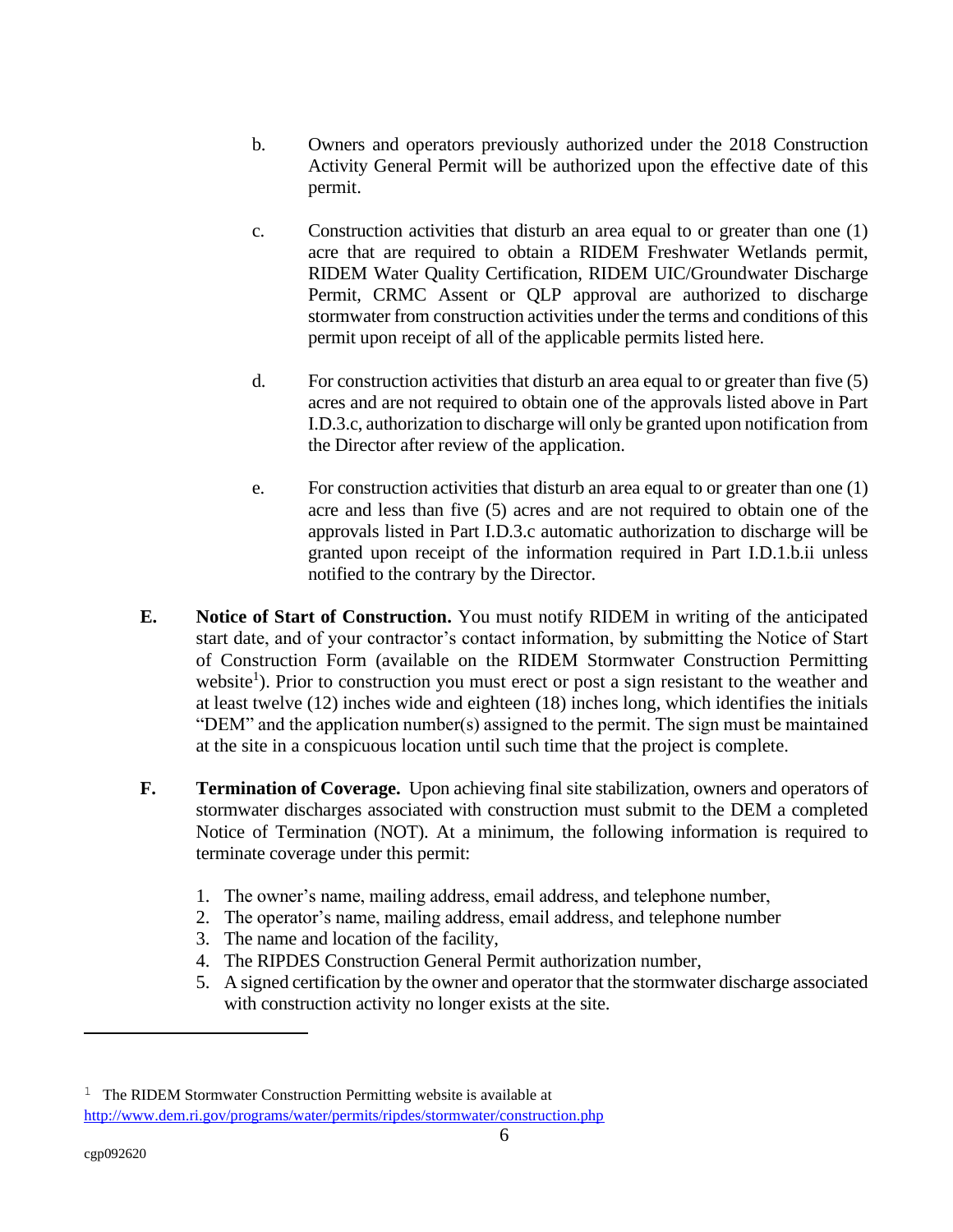Upon DEM receipt of the completed NOT coverage under this permit is terminated.

<span id="page-10-0"></span>**G. Failure to Notify.** Owners or operators who fail to notify the Director of their intent to be covered under a general permit, and discharge pollutants to the waters of the State or to a separate storm sewer system without a RIPDES permit, are in violation of Chapter 46-12 of Rhode Island General Laws and the Clean Water Act (CWA).

# <span id="page-10-1"></span>**II. PERMIT LIMITS AND CONDITIONS**

To be covered under this permit you must develop a Stormwater Management Plan, prior to submitting your *Application for Stormwater Construction Permit and Water Quality Certification Form*  and the *Appendix A Checklist* (or your application for RIDEM Freshwater Wetlands Permit, RIDEM Water Quality Certification, RIDEM UIC/Groundwater Discharge Permit, CRMC Assent or QLP approval). In accordance with the RI Stormwater Rules and the *Rhode Island Stormwater Design and Installation Standards Manual* (RISDISM), the Stormwater Management Plan must include the following major elements, which serve to satisfy the eleven Minimum Standards outlined in the RI Stormwater Rules, as well as comply with specific criteria for the site planning process, groundwater recharge, water quality, channel protection, and peak flow control requirements:

- <span id="page-10-2"></span>**A. Stormwater Site Planning, Analysis, and Design.** This element of the Stormwater Management Plan must address the following Minimum Standards and include supporting documentation and calculations:
	- 1. Minimum Standard 1: LID Site Planning and Design Strategies
	- 2. Minimum Standard 2: Groundwater Recharge,
	- 3. Minimum Standard 3: Water Quality,
	- 4. Minimum Standard 4: Conveyance and Natural Channel Protection,
	- 5. Minimum Standard 5: Overbank Flood Protection,
	- 6. Minimum Standard 6: Redevelopment and Infill Projects.
	- 7. Minimum Standard 8: Land Uses with Higher Potential Pollutant Loads (LUHPPLs)
	- 8. Minimum Standard 9: Illicit Discharges

In addition, the following Appendices from the RISDISM provide additional guidance on how to comply with the above listed standards:

- 1. Appendix B: Vegetation Guidelines and Planting List
- 2. Appendix C: Guidance for Retrofitting Existing Development for Stormwater Management
- 3. Appendix F: Guidance on BMP Construction Specifications
- 4. Appendix I: Rhode Island River and Stream Order
- 5. Appendix K: Hydrologic and Hydraulic Modeling Guidance
- <span id="page-10-3"></span>**B. Soil Erosion, Runoff, and Sediment Control.** In order to comply with this permit, a component of the Stormwater Management Plan must address two sources of stormwater pollution: (1) pollution caused by soil erosion, runoff, and sedimentation during construction and (2) stormwater pollution generated as a direct result of the construction activity itself (i.e.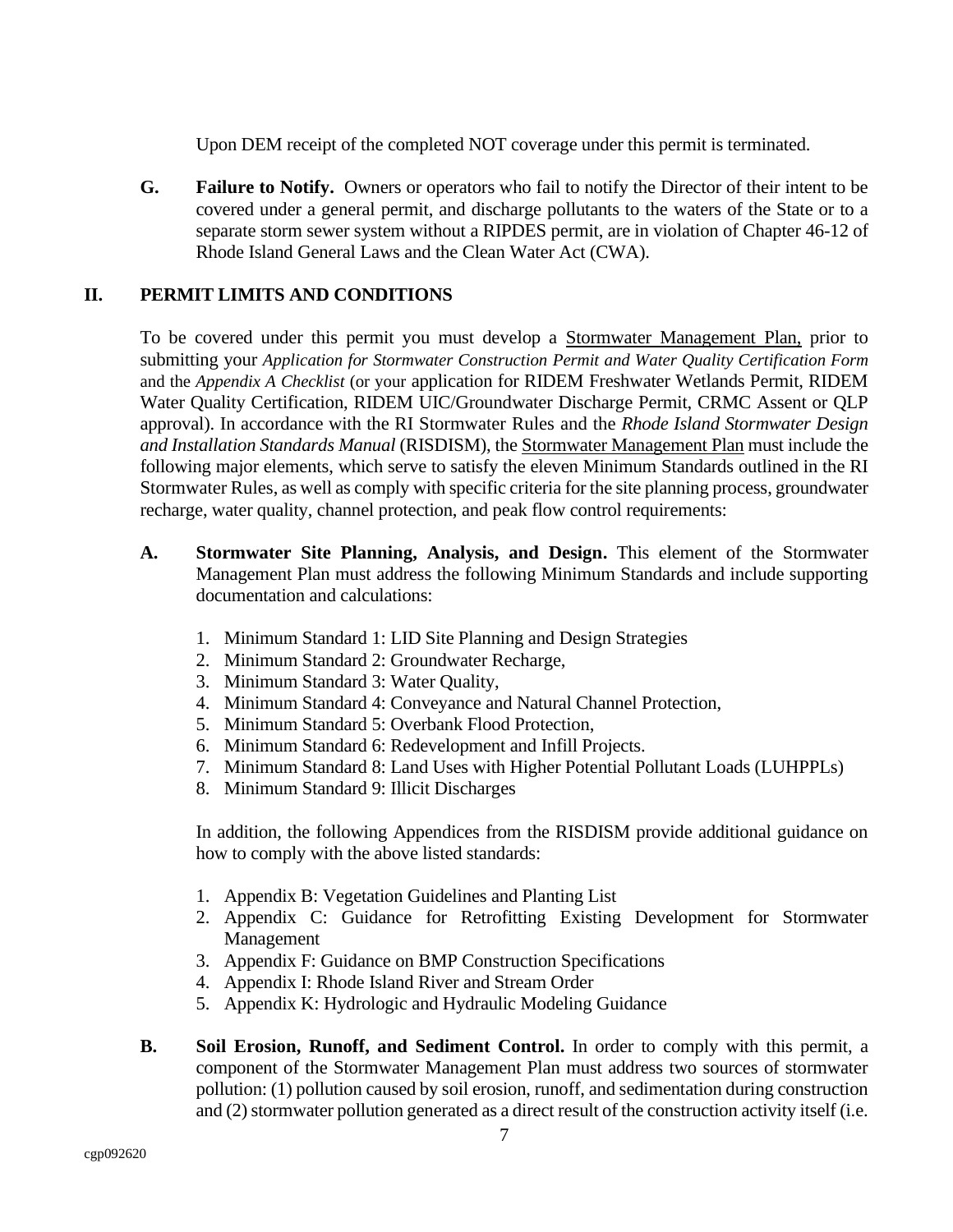stormwater contaminated by construction wastes and practices). The Stormwater Management Plan must satisfy Part III of this permit and Minimum Standard 10 of the RI Stormwater Rules – Construction Activity, Soil Erosion, Runoff, Sedimentation, and Pollution Prevention Control Measure Requirements. In order to facilitate an expeditious DEM review and make it easier for the site owner and operator to comply with applicable soil erosion and sediment control requirements, it is recommended that a Soil Erosion and Sediment Control Plan be developed as a stand-alone document.

<span id="page-11-0"></span>**C. Post Construction Operation and Maintenance.** The Stormwater Management Plan must address *Minimum Standard 11*: *Stormwater Management System Operation and Maintenance* of the RI Stormwater Rules to ensure that the stormwater management system constructed will continue to function as designed. The Plan must address the O&M requirements for each stormwater management practice in Chapter 5 of the RISDISM. Additional guidance on developing O&M plans can be found in Appendix E of the RISDISM. In addition, the Plan must address *Minimum Standard 7: Pollution Prevention* of the RI Stormwater Rules by incorporating source control and pollution prevention measures to minimize the impact that the land use may have on stormwater runoff quality after the construction development activities have been completed and the site is fully stabilized. Additional guidance can be found in Appendix G of the RISDISM. In order to facilitate an expeditious DEM review and make it easier for the site owner(s) to comply with applicable Operation and Maintenance requirements, it is recommended that an Operation and Maintenance Plan be developed as a stand-alone document.

The facility may be required to obtain authorization to discharge under the RIPDES Multi-Sector General Permit for Stormwater Discharge Associated with Industrial Activity depending on the Standard Industrial Classification that will be applicable to the site when construction is complete. In these cases the Stormwater Management Plan should address the requirements of the RIPDES Multi-Sector General Permit for Stormwater Discharge Associated with Industrial Activity.

#### <span id="page-11-1"></span>**III. SOIL EROSION AND SEDIMENT CONTROL (SESC) PLAN REQUIREMENTS**

- A. The Soil Erosion and Sediment Control (SESC) Plan shall describe and ensure the implementation of stormwater control measures which are to be used to reduce or eliminate pollutants in stormwater discharge(s) from the site and assure compliance with the terms and conditions of this permit. Control practice selection shall include an evaluation of the effectiveness of available practices and be made with proper references.
- B. Soil erosion, runoff, sediment, and pollution prevention control measures must be designed, implemented, and maintained in accordance with the requirements of this permit and in accordance with the design specifications and guidance contained in the RI Stormwater Rules, the RISDISM (as amended), and the *Rhode Island Soil Erosion and Sediment Control (RISESC) Handbook* (as amended).
- C. The SESC Plan shall be stamped and signed by a Registered Professional Engineer, a Certified Professional in Erosion and Sediment Control (CPESC), a Certified Professional in Stormwater Quality (CPSWQ), or a Registered Landscape Architect certifying that the SESC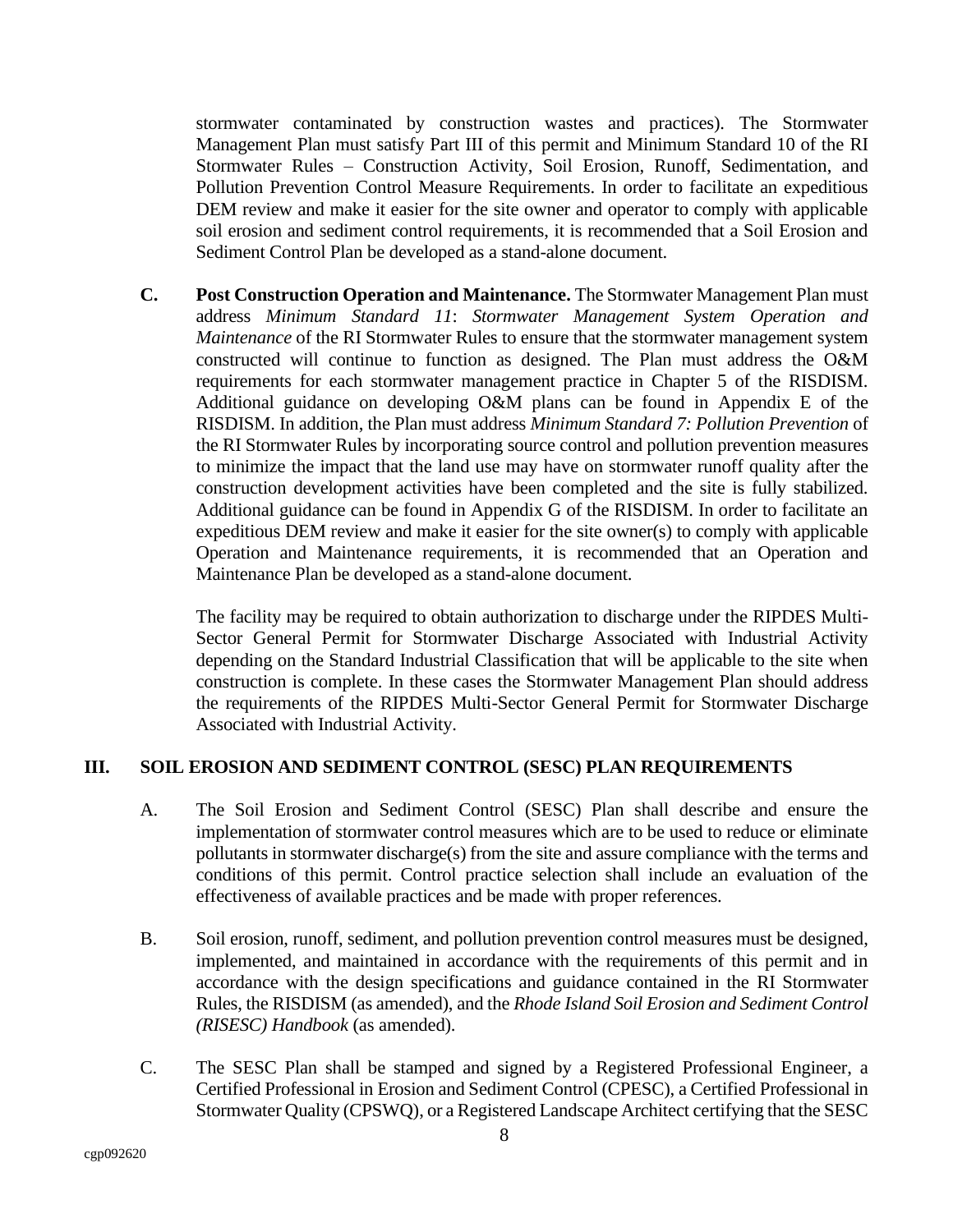Plan meets all requirements of this permit. SESC Plans which require the practice of engineering must be stamped and signed by a Registered Professional Engineer.

- D. If the SESC Plan is not required to be submitted along with the application (see Part I.D of this permit), then the owner, operator, or other designated person under the supervision of the owner or operator shall make it available to the Department upon request.
- E. If the SESC Plan is requested and reviewed by the Director, he or she may notify the permittee at any time that it does not meet one or more of the minimum requirements of this permit. After such notification from the Director, the permittee shall amend the SESC Plan and shall submit to the Director, within seven (7) days of the notification, a written certification that the required changes have been made.
- F. The owner and operator shall amend the SESC Plan within seven (7) days whenever there is a change in design, construction, operation, maintenance or other procedure which has a significant effect on the potential for the discharge of pollutants, or if the SESC Plan proves to be ineffective in achieving its objectives. In addition, the SESC Plan shall be amended to identify any new operator that will implement a component of the SESC Plan. The amended SESC Plan must be kept on file at the construction site and any SESC Plan modifications must be documented. Any amendments to control measures which involved the practice of engineering, must first be reviewed, signed, and stamped by a Professional Engineer registered in the State of Rhode Island. The DEM reserves the right to review any SESC Plan amendments in the same manner as described in paragraph III.E (above).
- G. A copy of the SESC Plan including site plans, amendments to the SESC Plan and site plans, records of inspections, maintenance, and corrective actions, and any regulatory permits granted must be kept on site at all times during the extent of coverage under this permit. The site operator as defined by Part I.C.2 of this permit must maintain a copy of the SESC Plan at a central location on-site for the use of all those identified as having responsibilities under the SESC Plan whenever they are on the construction site. If an on-site location is unavailable to store the SESC Plan and associated records when no personnel are present, notice of the SESC Plan's location must be posted near the main entrance of the construction site.
- H. Each project authorized under this permit must determine if the site is within or directly discharges to a Natural Heritage Area (NHA). DEM Natural Heritage Areas include known occurrences of state and federal rare, threatened and endangered species. Review DEM NHA maps to determine if there are natural heritage areas on or near the construction site.
- I. List and provide existing data (if available) on the quality of known discharges from the site. The SESC Plan must identify any stormwater discharge associated with industrial activity other than construction if applicable.
- <span id="page-12-0"></span>J. Soil Erosion and Sediment Control Plans: Required Contents
	- 1. Erosion, Runoff, and Sediment Control Requirements **–** Owners and Operators must design, install, and maintain effective erosion, runoff, and sediment controls that address the nature of stormwater run-on and runoff at the site, including factors such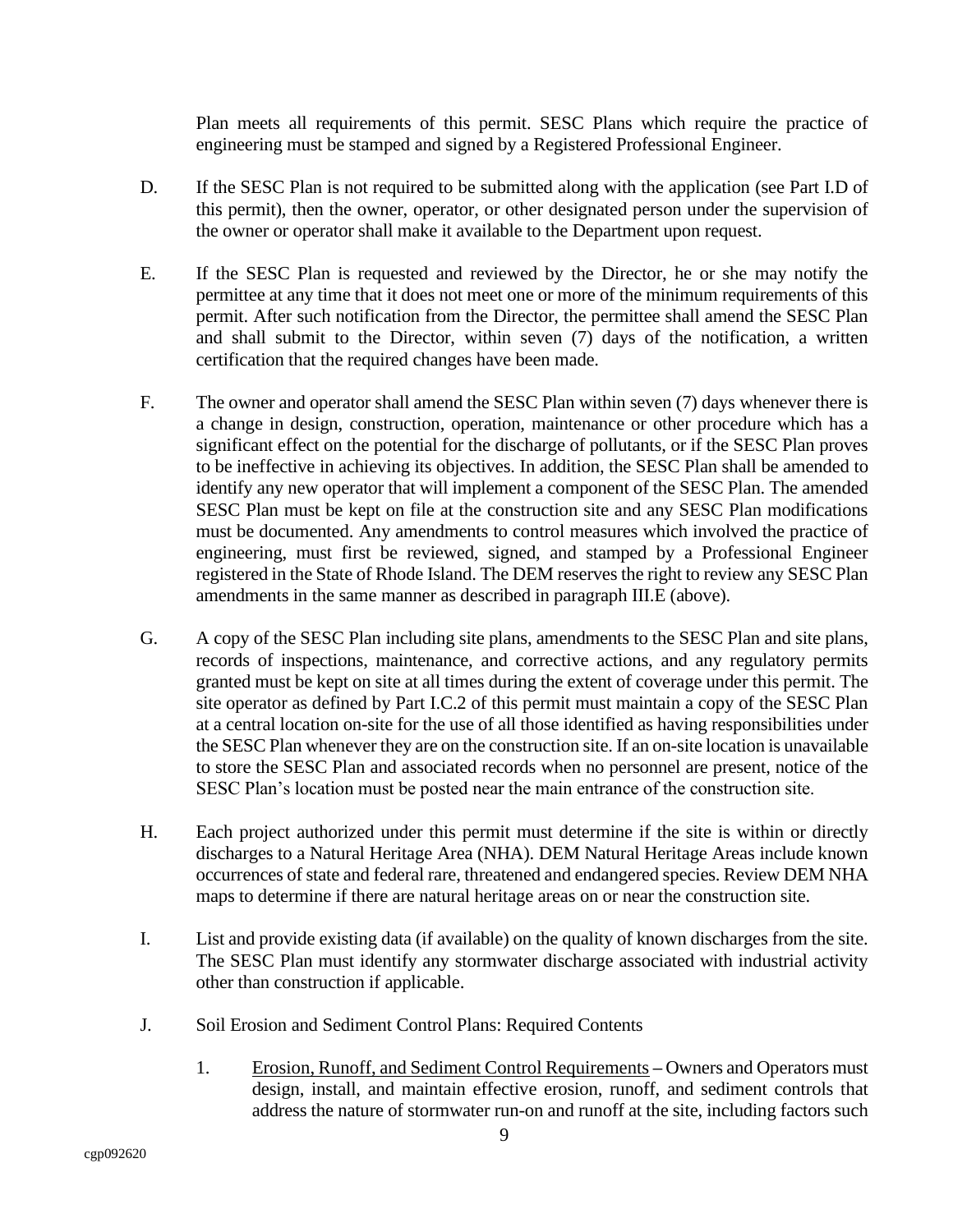as expected flow from impervious surfaces, slopes, and site drainage features. If stormwater flow will be channelized at the site, site owners and operators must design temporary stormwater controls that will control peak flow rates and total stormwater volume, to minimize channel and stream bank erosion in the immediate vicinity of discharge points. These controls must be designed to address the range of soil particle sizes expected to be present, site soils, slope, and the expected amount, frequency, intensity, and duration of precipitation. At a minimum the following must be addressed:

- a. Phase Construction Activity describe the intended construction sequencing and timing of major activities, including grading activities, road and utility installation, and building phases. The estimated timetable and sequence of construction activities must address the following key activities:
	- i. Installation of erosion, runoff, and sediment controls and temporary pollution prevention measures.
	- ii. Protection of planned infiltration sites and qualifying pervious areas from compaction.
	- iii. Inspection and maintenance of erosion, runoff, sediment controls and other temporary pollution prevention measures.
	- iv. Final site stabilization and removal of temporary erosion, runoff, and sediment controls and temporary pollution prevention measures.
- b. Control Stormwater Flowing Onto and Through the Project Describe controls that will be used to divert flows from exposed soils, retain or detain flows, or otherwise limit runoff and the discharge of pollutants from exposed areas of the site. A description of controls, including design specifications and details must be provided.
- c. Stabilize Soils Describe controls that will be used to stabilize soils throughout the entire duration of the construction project, including phased clearing/grubbing, initiating stabilization practices, and maintaining stabilization practices. Soil stabilization of disturbed areas must, at a minimum be initiated immediately whenever any clearing, grading, excavating or other earth disturbance activities have permanently ceased on any portion of the site, or temporarily ceased on any portion of the site and will not resume for a period exceeding fourteen  $(14)$  calendar days. Stabilization must be completed using vegetative stabilization measures or using alternative measures whenever vegetative measures are deemed impracticable or during periods of drought.
- d. Protect Storm Drain Inlets Describe controls, including design specifications and details, that will be used to prevent soil and debris from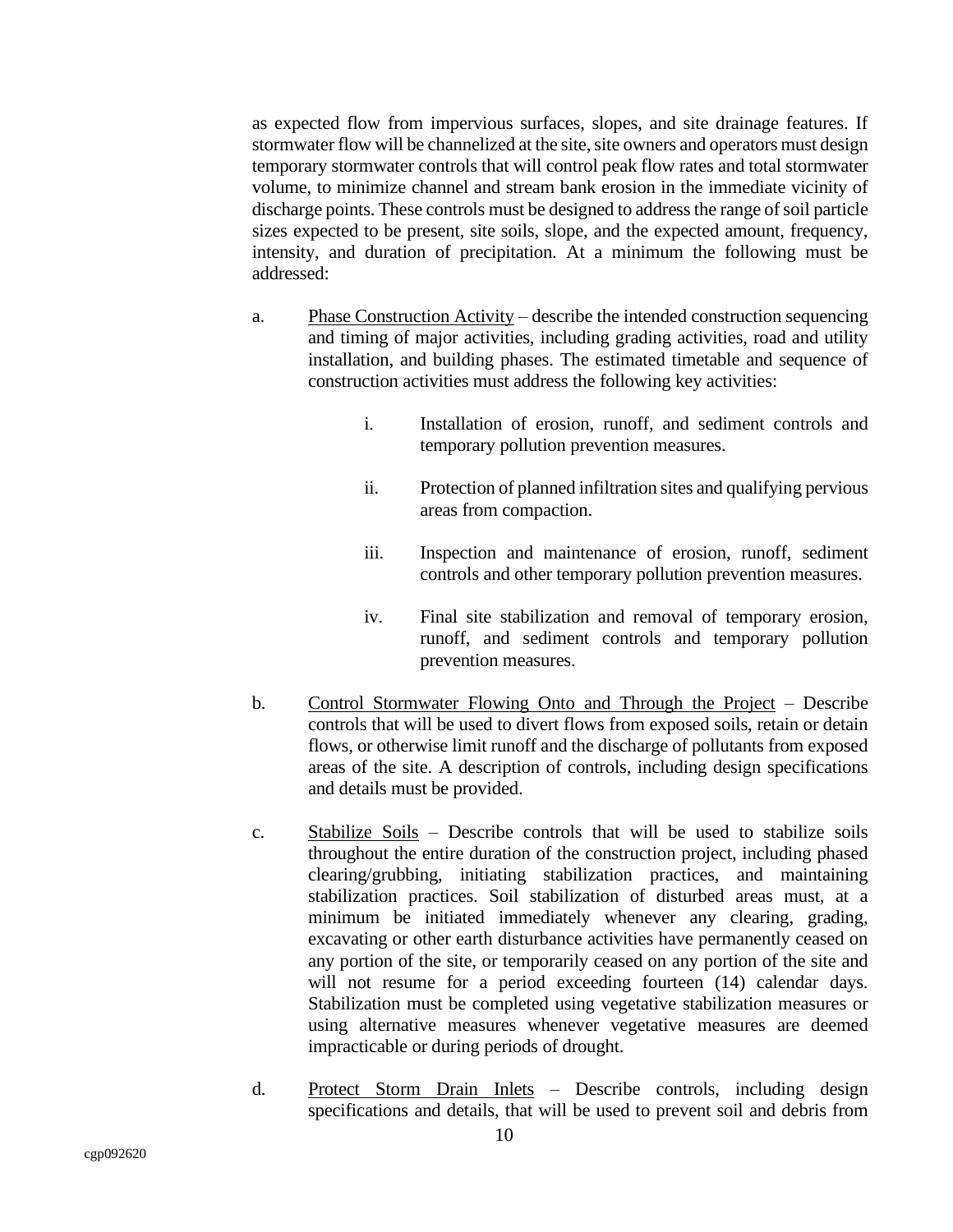entering storm drain inlets. If stormwater discharges from the construction site have the potential to enter storm drain inlets that then discharge to a surface water, the site owner and operator must:

- i. *Installation Requirements:* Install inlet protection practices that remove sediment from the discharge prior to entry into the storm drain inlet.
- ii. *Maintenance Requirements:* Clean, or remove and replace, the protection practices as sediment accumulates, the filter becomes clogged, and/or performance is compromised. Accumulated sediment adjacent to the inlet protection measures should be removed by the end of the same work day in which it is found or by the end of the following work day if removal by the same work day is not feasible.
- e. Protect Storm Drain Outlets Describe controls, including design specifications and details, to be used to protect outlets discharging stormwater from the project. Outfall protection must be used to prevent scour or severe erosion at discharge points. The function of the specified controls must be to protect the soil surface, reduce velocity, and promote infiltration.
- f. Establish Perimeter Controls and Sediment Barriers Describe controls, including selection criteria and details, to be used to prevent soil erosion, filter, and trap sediment before it leaves the construction site.
	- i. *Installation Requirements*: Sediment controls must be installed along those perimeter areas of the site that will receive stormwater from earth disturbing activities.
	- ii. *Maintenance Requirements*: Maintenance of perimeter controls and sediment barriers must be completed in accordance with the maintenance requirements specified in the RISESC Handbook (as amended).
- g. Establish Temporary Controls For The Protection of Post Construction Stormwater Practices – Identify the temporary practices that will be installed to protect permanent or long-term stormwater practices as they are installed and throughout the construction phase of the project so that they will function properly when they are brought online. Examples of long-term practices that may require protection include: infiltration basins, open vegetated swales and natural depressions, vegetated buffer strips, and permanent detention/retention structures. Examples of temporary control measures that can be used to protect permanent stormwater control measures include: establishing temporary sedimentation barriers around infiltrating practices, ensuring proper material staging areas and equipment routing (i.e. do not allow construction equipment to compact areas where infiltrating practices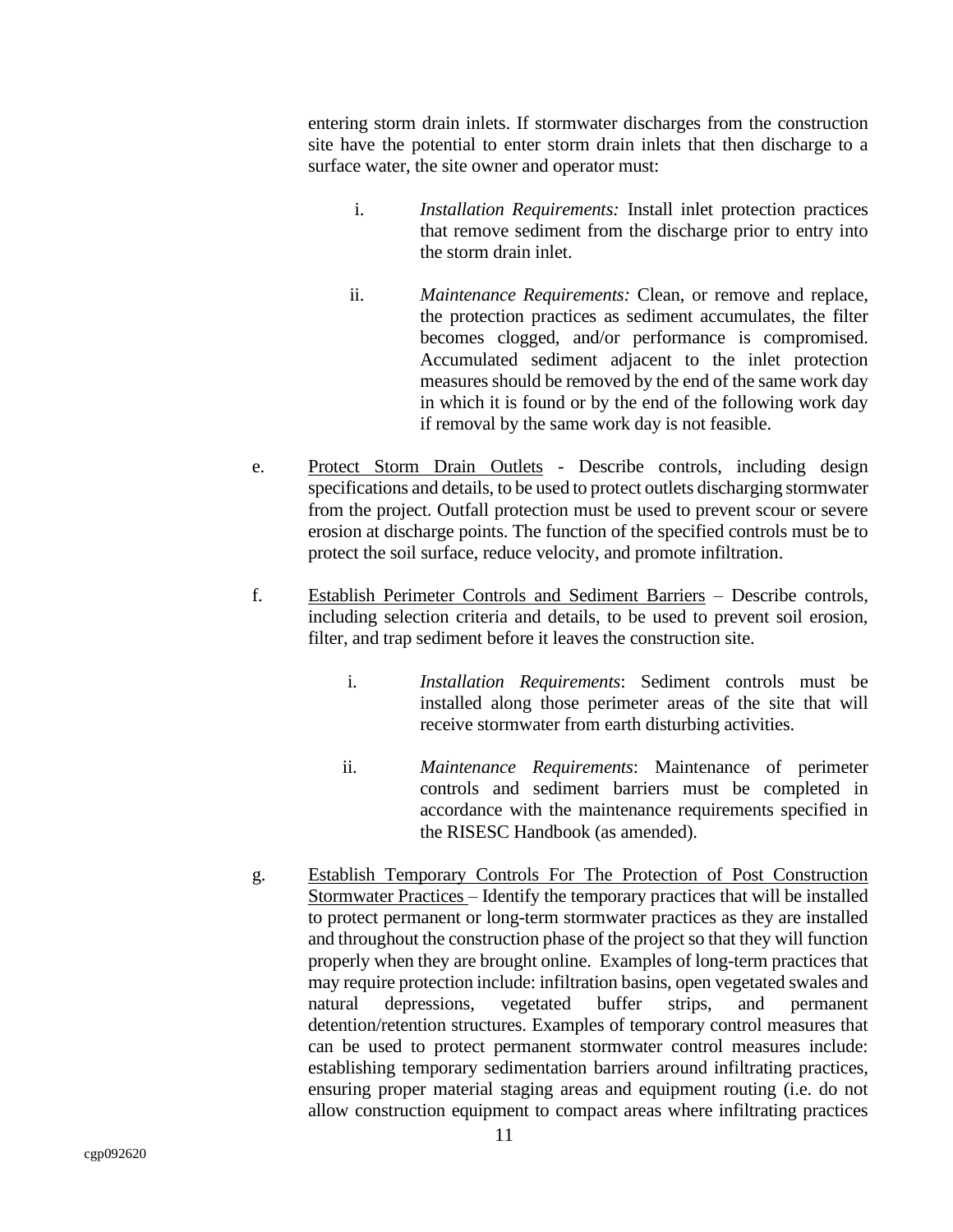will be installed), and by conducting final cleaning of structural long-term practices after construction is completed.

- h. Temporary Sediment Trapping and Temporary Stormwater Conveyance Practices – Describe the need for temporary sediment trapping and temporary stormwater conveyance practices, and if required include design specifications and details which demonstrate that they comply with Minimum Standard 10 of the RI Stormwater Rules.
- i. Utilize Surface Outlets To the maximum extent practicable, outlet structures must be utilized that withdraw water from the surface of temporary sedimentation basins, in order to minimize the discharge of pollutants. Exceptions may include periods of extended cold weather, where alternate outlets are required during frozen periods. If such a device is infeasible for portions of or the entire construction period justification must be made in the SESC Plan.
- j. Properly Use Treatment Chemicals If the owner and/or operator plans to utilize polymers, flocculants, or other treatment chemicals at the construction site (e.g. dewatering, temporary sediment traps, stormwater conveyance practices, soil stabilization), the use of such chemicals must be managed in accordance with current best management practices and in accordance with the requirements of the *Rhode Island Soil Erosion and Sediment Control (RISESC) Handbook* (as amended).
- <span id="page-15-0"></span>2. Construction Activity Pollution Prevention Requirements – The purpose of pollution prevention is to prevent daily construction activities from causing pollution. The owner and operator must design, install, implement, and maintain effective pollution prevention practices to minimize the discharge of pollutants. Pollution prevention practices must be described that will serve to control pollutants used at the site. At a minimum pollution prevention measures must address the following:
	- a. Prohibited Discharges The following discharges are prohibited at the construction site:
		- i. Contaminated groundwater, unless specifically authorized by the DEM. These types of discharges may only be authorized under a separate DEM RIPDES permit.
		- ii. Wastewater from washout of concrete, unless the discharge is contained and managed by appropriate controls.
		- iii. Wastewater from washout and cleanout of stucco, paint, form release oils, curing compounds, and other construction materials.
		- iv. Fuels, oils, or other pollutants used in vehicle and equipment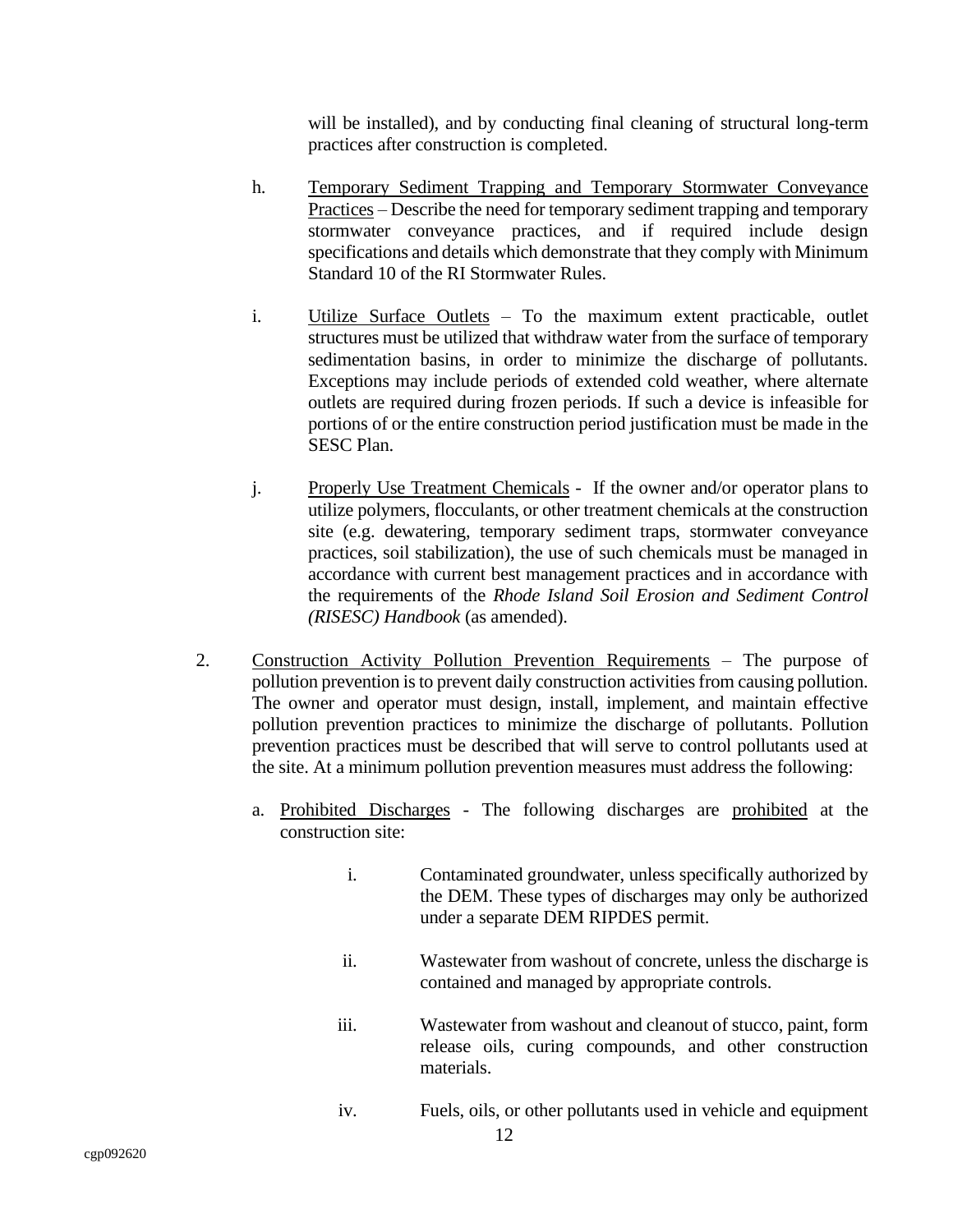operation and maintenance. Proper storage and spill prevention practices must be utilized at all construction sites.

- v. Soaps or solvents used in vehicle and equipment washing.
- vi. Toxic or hazardous substances from a spill or other release.
- b. Minimize Off-Site Tracking of Sediments Describe the location(s) of vehicle entrance(s) and exit(s), and stabilization practices used to prevent sediment from being tracked off-site. Sediment track-out must be minimized onto off-site streets, other paved areas, and sidewalks from vehicles exiting the construction site. Site owners and operators must:
	- i. Restrict vehicle use to properly designated exit points.
	- ii. Use properly designed and constructed construction entrances at all points that exit onto paved roads so that sediment removal occurs prior to vehicle exit.
	- iii. When and where necessary, use additional controls to remove sediment from vehicle tires prior to exit (i.e. wheel washing racks, rumble strips, and rattle plates).
	- iv. Where sediment has been tracked out from the construction site onto the surface of off-site streets, other paved areas, and sidewalks, the deposited sediment must be removed by the end of the same work day in which the trackout occurs. Track-out must be removed by sweeping, shoveling, or vacuuming these surfaces, or by using other similarly effective means of sediment removal. Operators are prohibited from hosing or sweeping tracked-out sediment into any stormwater conveyance, storm drain inlet, or surface water.
- c. Proper Waste Disposal Identify potential building materials and other construction wastes and document how these wastes will be properly managed and disposed of at the construction site. All types of wastes generated at the site must be disposed of in a manner consistent with State Law and/or regulations.
- d. Spill Prevention and Control All chemicals and/or hazardous waste material must be stored properly and legally in covered areas, with containment systems constructed in or around the storage areas. Areas must be designated for materials delivery and storage. All areas where potential spills can occur, and their accompanying drainage points must be described. The owner and operator must establish spill prevention and control measures to reduce the chance of spills, stop the source of spills, contain and clean-up spills, and dispose of materials contaminated by spills. The operator must establish and make highly visible location(s) for the storage of spill prevention and control equipment and provide training for personnel responsible for spill prevention and control on the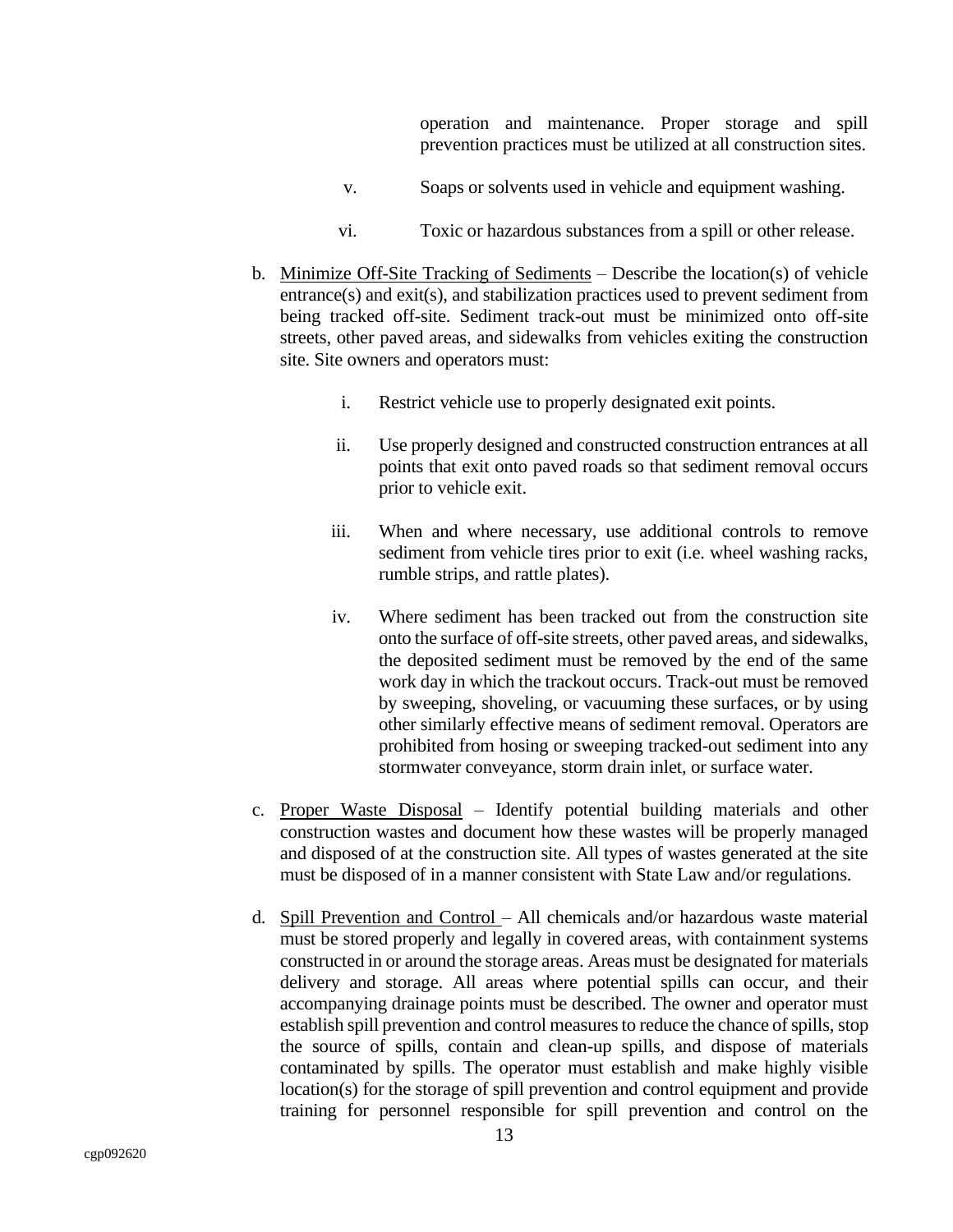construction site.

- e. Control of Allowable Non-Stormwater Discharges Allowable non-stormwater discharges as established in Part I.B.2 of this permit should be kept separate from stormwater flow through the use of appropriate control measures. The owner and operator must identify all allowable non-stormwater discharges associated with construction activity and describe the controls and measures that will be implemented at those locations to minimize pollutant contamination where applicable.
- f. Control Dewatering Practices Describe dewatering practices that will be implemented if water must be removed from an area so that construction activity can continue. Site owners and operators are prohibited from discharging groundwater or accumulated stormwater that is removed from excavations, trenches, foundations, vaults, or other similar points of accumulation, unless such waters are first effectively managed by appropriated control measures. Examples of appropriate control measures include, but are not limited to, temporary sediment basins or sediment traps, sediment socks, dewatering tanks and bags, or filtration systems (e.g. bag or sand filters) that are designed to remove sediment. Uncontaminated, non-turbid dewatering water can be discharged without being routed to a control. At a minimum the following discharge requirements must be met for dewatering activities:
	- i. Do not discharge visible floating solids or foam.
	- ii. To the extent feasible, utilize vegetated, upland areas of the site to infiltrate dewatering water before discharge. In no case will surface waters be considered part of the treatment area.
	- iii. At all points where dewatering water is discharged utilize velocity dissipation devices.
	- iv. With filter backwash water, either haul it away for disposal or return it to the beginning of the treatment process.
	- v. Replace and clean the filter media used in dewatering devices when the pressure differential equals or exceeds the manufacturer's specifications.
	- vi. Dewatering practices must involve the implementation of appropriate control measures as applicable (i.e. containment areas for dewatering earth materials, portable sediment tanks and bags, pumping settling basins, and pump intake protection).
- g. Establish Proper Building Material Staging Areas Describe construction materials expected to be stored on-site and procedures for storage of materials to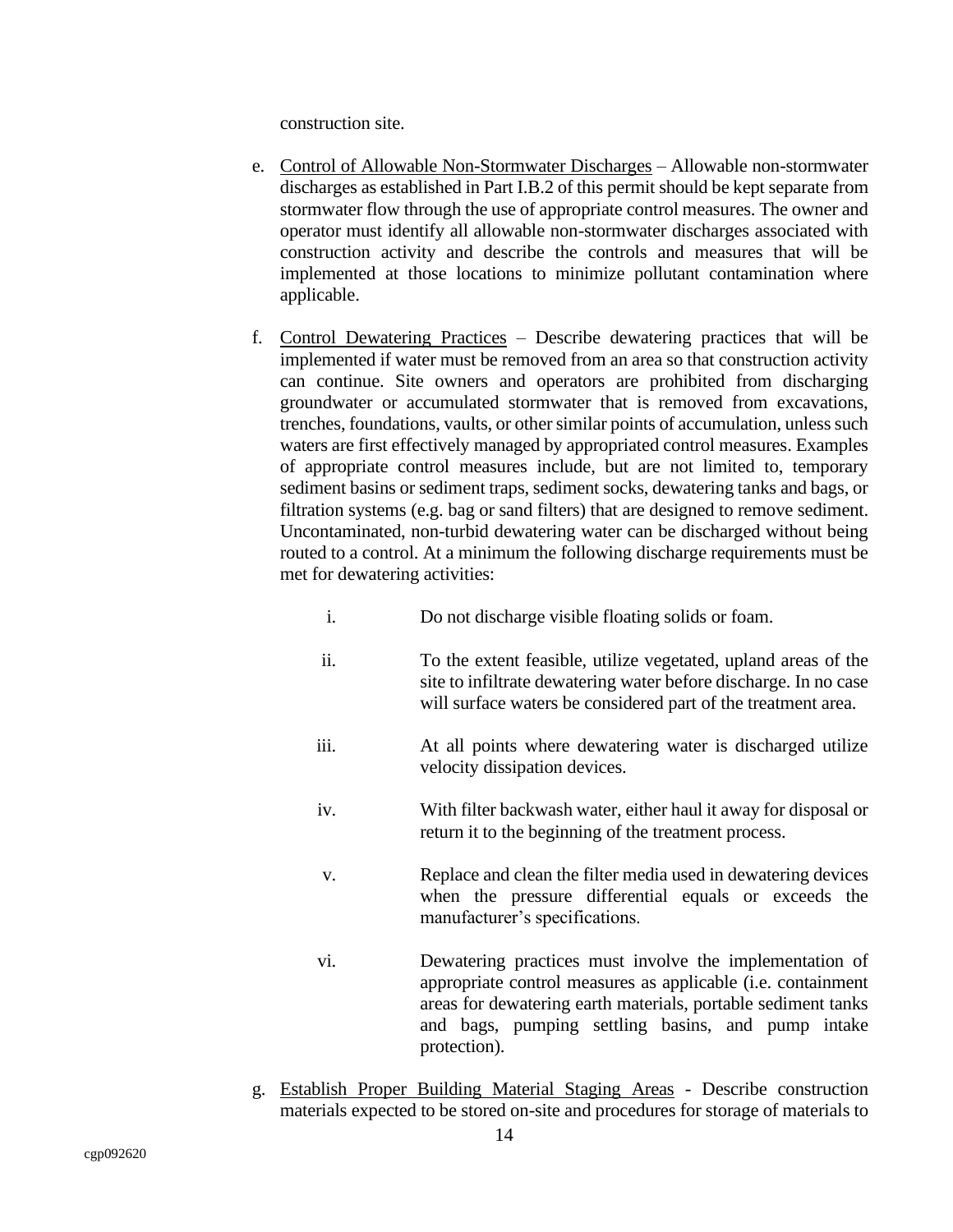minimize exposure of the materials to stormwater. Minimization of exposure is not required in cases where the exposure to precipitation and to stormwater will not result in a discharge of pollutants, or where exposure of a specific material or product poses little risk of stormwater contamination (such as final products and materials intended for outdoor use).

- h. Control Discharges from Stockpiled Sediment or Soil Stockpile management consists of procedures and practices designed to minimize or eliminate the discharge of stockpiled material (soil, topsoil, base material, rubble) from entering drainage systems or surface waters. For any stockpiles or land clearing debris composed, in whole or in part, of sediment or soil, you must comply with the following requirements:
	- i. Locate piles within the designated limits of disturbance.
	- ii. Protect from contact with stormwater (including run-on) using a temporary perimeter sediment barrier.
	- iii. Where practicable provide cover or appropriate temporary vegetative or structural stabilization to avoid direct contact with precipitation or to minimize the discharge of sediments.
	- iv. Do not hose down or sweep soil or sediment accumulated on pavement or other impervious surfaces into any stormwater conveyance, storm drain inlet, or surface water.
	- v. To the maximum extent practicable, contain and securely protect from wind.
- i. Minimize Dust describe dust control procedures and practices that will be used to suppress dust and limit its generation to control the generation of pollutants that could be discharged in stormwater from the site (i.e. applying water, limiting the amount of bare soil exposed at one time etc.).
- j. Designate Washout Areas describe the controls that will be used to minimize the discharge of pollutants from equipment and vehicle washing, wheel wash water, washout areas for concrete mixers, paint, stucco, etc. The recommended location(s) of washout areas should be identified, or at a minimum the locations where these washout areas should not be sited should be called out.
- k. Establish Proper Equipment/Vehicle Fueling and Maintenance Practices Describe equipment/vehicle fueling and maintenance practices that will be implemented to prevent pollutants from mixing with stormwater (e.g. secondary containment, drip pans, spill kits, etc.). Provide recommended location(s) of fueling/maintenance areas, or, at minimum, locations where fueling/maintenance should be avoided.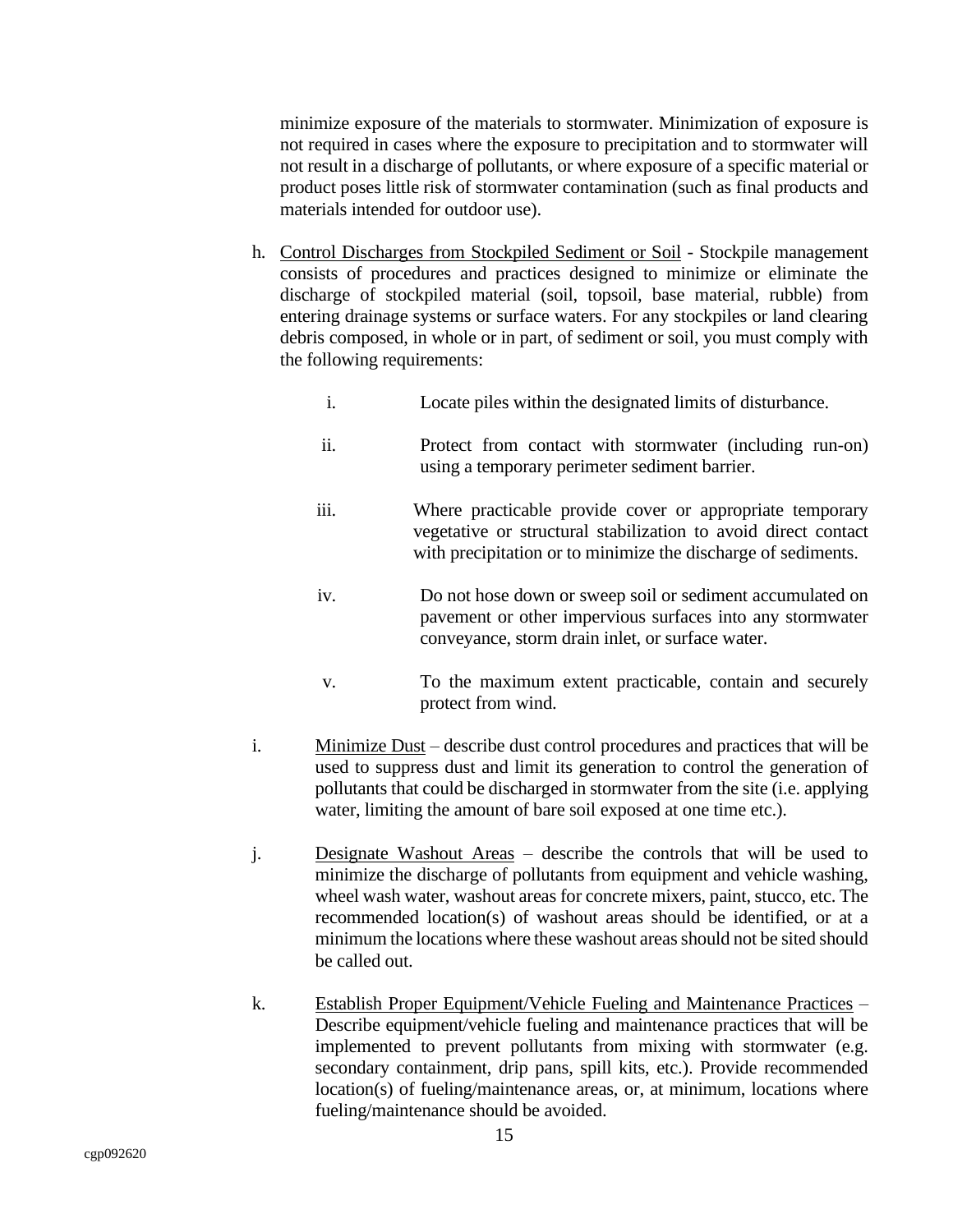- <span id="page-19-0"></span>3. Control Practice Installation, Inspection, and Maintenance Requirements
	- a. Installation Requirements Complete the installation of temporary erosion, runoff, sediment, and pollution prevention control measures by the time each phase of earth-disturbance has begun. All stormwater controls must be installed in accordance with good engineering practices, including applicable design specifications. Design specifications may be found in manufacturer specifications and/or the *Rhode Island Soil Erosion and Sediment Control (RISESC) Handbook* (as amended). Any departures from such specifications must be provided and demonstrated to reflect good engineering practices.

## b. Inspection Requirements

- i. *Minimum Frequency* Each of the following areas must be inspected by or under the supervision of the owner and operator at least once every seven (7) calendar days and within twenty-four (24) hours after any storm event which generates at least 0.25 inches of rainfall per twenty-four (24) hour period and/or after a significant amount of runoff:
	- a. All areas that have been cleared, graded, or excavated and that have not yet completed stabilization;
	- b. All stormwater erosion, runoff, and sediment control measures (including pollution prevention practices) installed at the site to comply with this permit;
	- c. Construction material, unstabilized soil stockpiles, waste, borrow, or equipment storage, and maintenance areas that are covered by this permit and are exposed to precipitation;
	- d. All areas where stormwater typically flows within the site, including temporary drainage ways designed to divert, convey, and/or treat stormwater;
	- e. All points of discharge from the site;
	- f. All locations where temporary or permanent soil stabilization measures have been implemented.
	- g. All locations where vehicles enter or exit the site.
- ii. *Qualified Personnel* The site owner and operator are responsible for designating personnel to conduct inspections and for ensuring that the personnel who are responsible for conducting the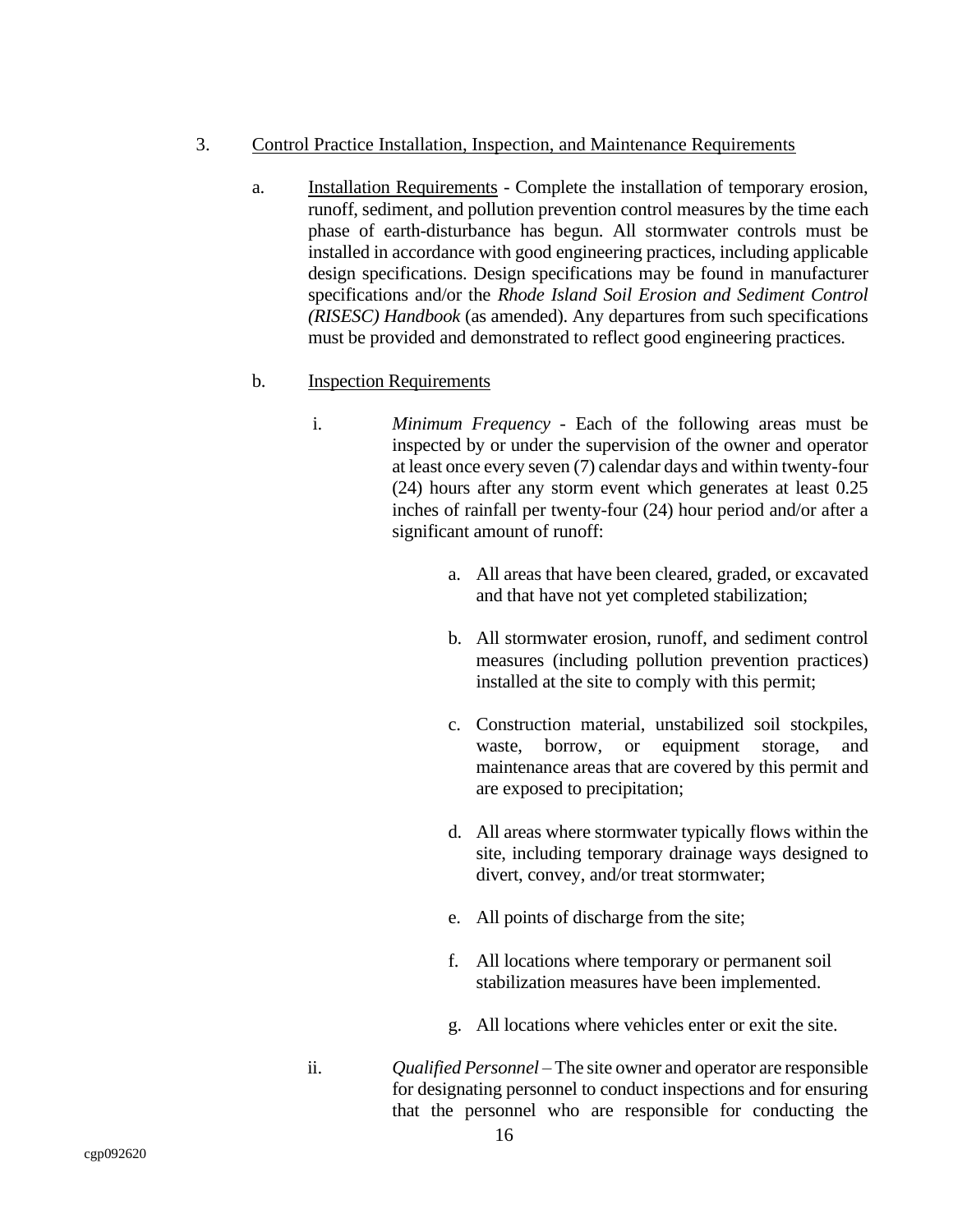inspections are "qualified" to do so. A "qualified person" is a person knowledgeable in the principles and practices of erosion, runoff, sediment, and pollution prevention controls, who possesses the skills to assess conditions at the construction site that could impact stormwater quality, and the skills to assess the effectiveness of any stormwater controls selected and installed to meet the requirements of this permit.

- iii. *Recordkeeping Requirements* All records of inspections, including records of maintenance and corrective actions must be maintained with the SESC Plan. Inspection records must include the date and time of the inspection, and the inspector's name, signature, and contact information.
- iv. *Reductions in Inspection Frequency* If earth disturbing activities are suspended due to frozen conditions, inspections may be reduced to a frequency of once per month. The owner and operator must document the beginning and ending dates of these periods in the SESC Plan.
- v. Failure to make and provide documentation of inspections under this part constitutes a violation of this permit and enforcement actions under 46-12 of R.I. General Laws may result.
- c. Maintenance Requirements Site owners and operators must ensure that all erosion, runoff, sediment, and pollution prevention controls remain in effective operating condition and are protected from activities that would reduce their effectiveness. Site owners and operators must ensure that all erosion, runoff, sediment, and pollution prevention controls are inspected at the frequency established in Part III.J.3.b of this permit. If the designated site inspector finds a problem (i.e. erosion, runoff, sediment or pollution prevention controls require replacement, repair, or maintenance), the owner and operator must ensure that the necessary repairs or modifications are made in accordance with the following:
	- i. Initiate work to fix the problem immediately after discovering the problem, and complete such work by the close of the next work day, if the problem does not require significant repair or replacement, or if the problem can be corrected through routine maintenance.
	- ii. When installation of a new control or a significant repair is needed, site owners and operators must ensure that the new or modified control practice is installed and made operational by no later than seven (7) calendar days from the time of discovery where feasible. If it is infeasible to complete the installation or repair within seven (7) calendar days, the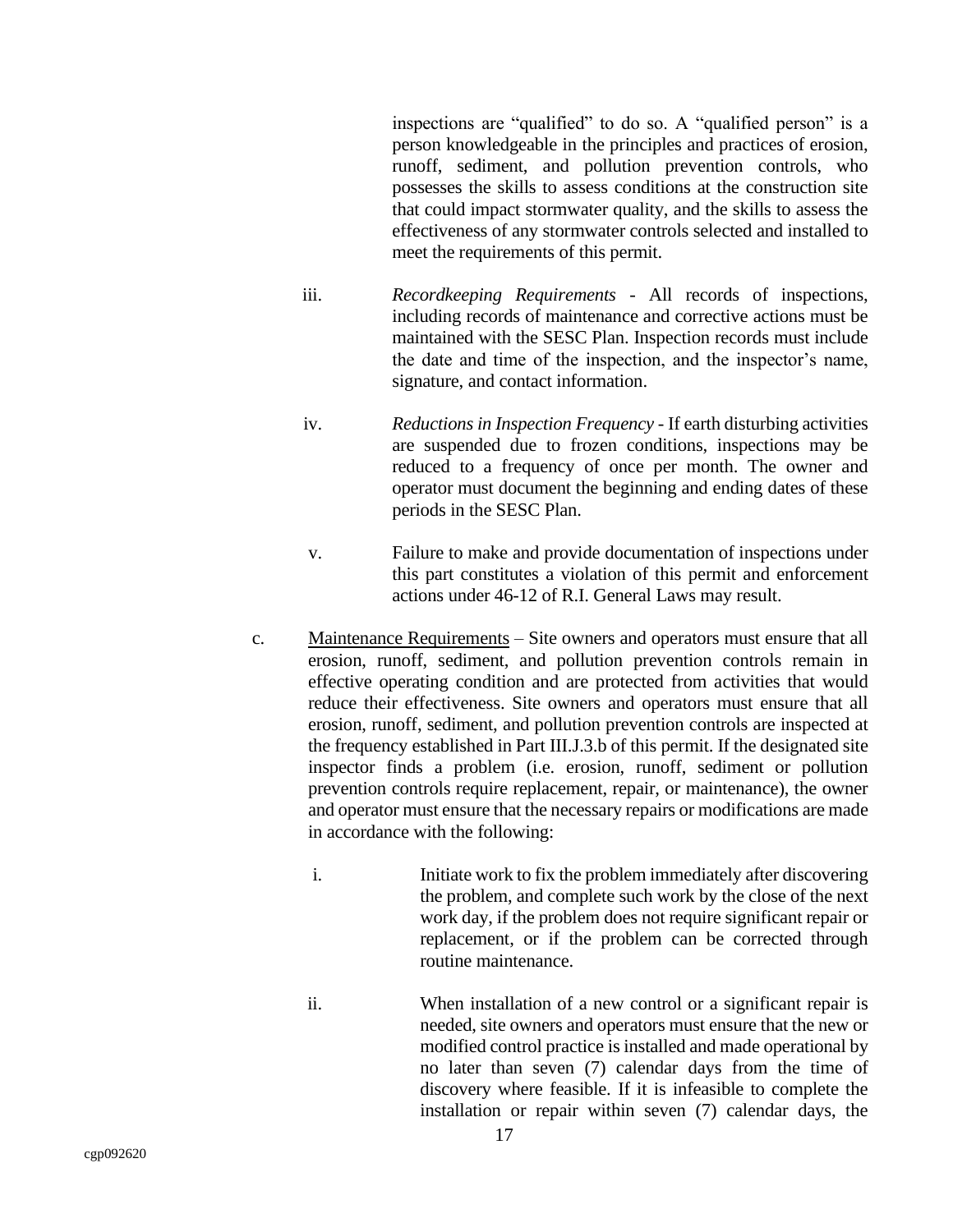reasons why it is infeasible must be documented in the SESC Plan along with the schedule for installing the stormwater control(s) and making it operational as soon as practicable after the 7-day timeframe. Where these actions result in changes to any of the stormwater control measures outlined in the SESC Plan, site owners and operators must modify the SESC Plan accordingly within seven (7) calendar days of completing this work in accordance with Part III.F.

- iii. If corrective actions are required, the site owner and operator must ensure that all corrective actions are documented on the inspection report in which the problem was first discovered. These corrective actions must be documented, signed, and dated by the site operator once all necessary repairs have been completed.
- <span id="page-21-0"></span>4. Site Plan Requirements **–** Site Plans must depict all of the control measures required to meet the SESC Plan requirements of this permit. Depending on the complexity, the SESC Plan may reference the complete construction plan set prepared as part of the overall Stormwater Management Plan, and/or may have a specific SESC Plan Set developed. The SESC Plan should indicate the plan type (General, Drainage & Utility, SESC Plan, etc.) and sheet numbers where the following required information can be found:
	- a. Title & Date of Plan Set(s).
	- b. Total Project Area, including all grading and/or excavation, and a defined Limit of Disturbance.
	- c. Pre- and post-development drainage patterns.
	- d. The location and name of the receiving waters and/or separate storm sewer system and the ultimate receiving waters that may be impacted during construction.
	- e. Location of environmentally sensitive features and areas to be preserved and/or protected.
	- f. Locations where stormwater discharges to a surface water or wetland.
	- g. Location of all existing and proposed impervious surfaces/structures.
	- h. Locations of potential sources of pollution that may reasonably be expected to affect the quality of stormwater discharges from the site (i.e. exposed, unstabilized soil stockpiles and construction material and waste collection areas).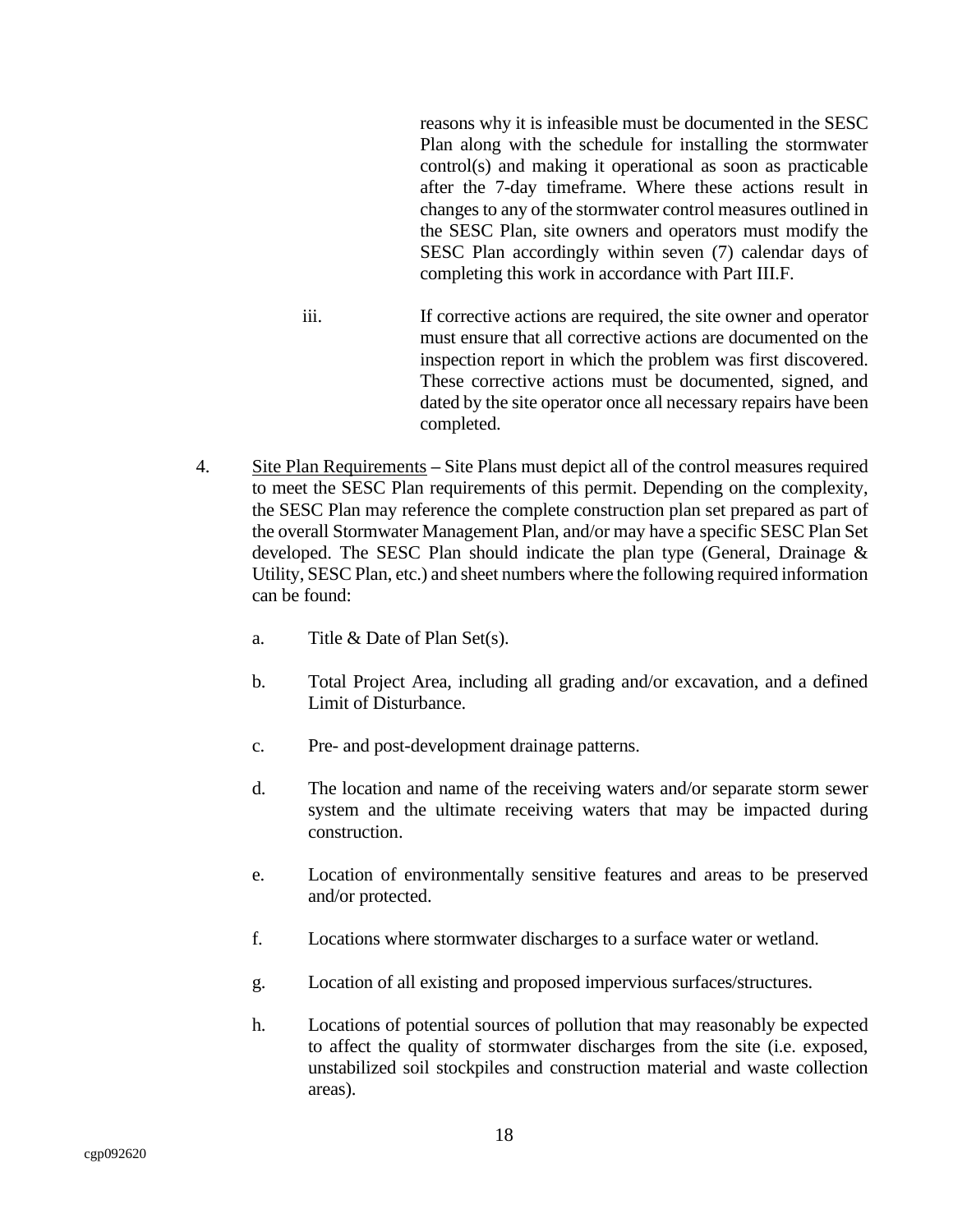- i. Locations and timing of stabilization practices including phased clearing and grubbing based on scheduled activities.
- j. The location of all erosion, runoff, sediment, and pollution prevention control measures, including the location of temporary sediment basins, diversions, or other water quality, peak discharge, and volume control structures
- k. Areas within the project limits which are unsuitable for material storage areas, equipment storage areas, designated concrete washout collection areas, dumpsters, stockpiles, fueling locations, etc. (i.e. locations where these activities shall not occur, and recommendations of where they may occur).
- l. The location of spill prevention and response equipment.
- m. The location of all proposed post-construction best management practices including locations of infiltrating practices and prohibited traffic areas.

# <span id="page-22-0"></span>**IV. NOTICE OF INTENT REQUIREMENTS**

For the purposes of this permit, the terms "Notice of Intent" and/or "NOI" refer to the *Application for Stormwater Construction Permit and Water Quality Certification Form* and the *Appendix A Checklist (Stormwater Management Plan Checklist and LID Planning Report-Stormwater Design Summary),*  available on the RIDEM Stormwater Construction Permitting website<sup>2</sup>. A complete NOI submittal requires completion of both of the above-mentioned documents.

#### <span id="page-22-1"></span>**A. Contents of the Notice of Intent:**

- 1. Site information, including the street address, plat and lot numbers, location description, latitude, longitude and utility pole number.
- 2. Total site area and site area to be disturbed.
- 3. Name and class of water body class receiving run off from project or site.
- 4. Project name.
- 5. Indication of pre-application meeting and meeting date.
- 6. Owner/applicant information, including name, organization/company name, contact person, address, email and telephone number.

 $2$  The RIDEM Stormwater Construction Permitting Website is available at <http://www.dem.ri.gov/programs/water/permits/ripdes/stormwater/construction.php>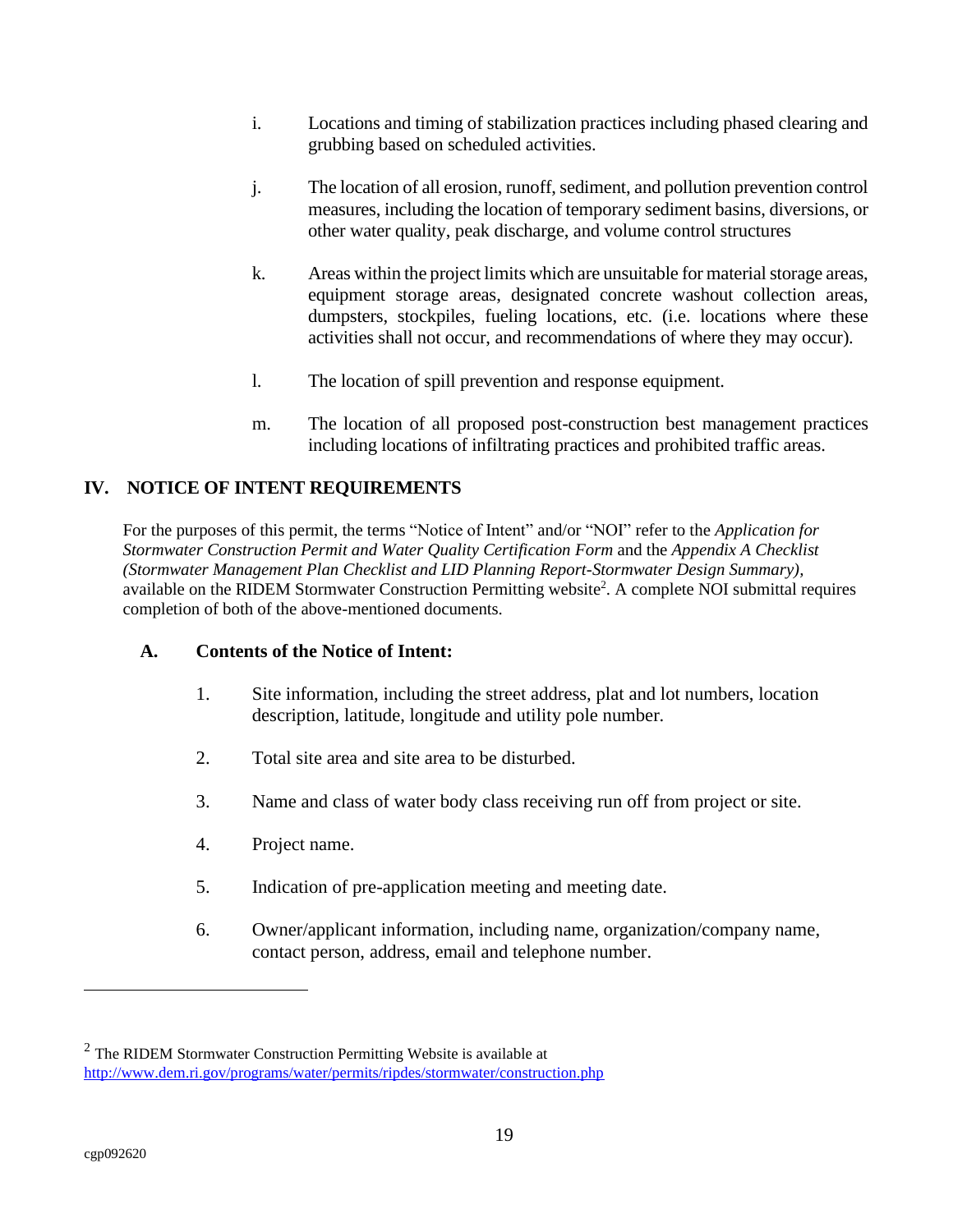- 7. A signed certification by the Owner/Applicant that under penalty of law they've requested and authorized the investigation, compilation, and submission of all the information, in whatever form, contained in the Application; have personally examined and are familiar with the information submitted herein; and based on their inquiry of those individuals immediately responsible for obtaining the information, they believe the information is true, accurate and complete. The Owner/Applicant is aware that it's the owner's responsibility to implement or hire a qualified contractor responsible to implement any required Soil Erosion and Sediment Control Plan, to effectively control stormwater discharges leaving the site during the construction period. The Owner/Applicant authorizes RIDEM personnel access to the property for purposes of observing conditions pertinent to the application and assessing compliance with any permit or determination resulting from the application.
- 8. Professional information, including name, license type and number, company name, email, phone number and title. The Professional must be a Registered Professional Engineer, if the Stormwater Analysis and Drainage Report requires the practice of engineering; or a Registered Professional Engineer, a Certified Professional in Erosion and Sediment Control (CPESC), a Certified Professional in Storm Water Quality (CPSWQ), or a Registered Landscape Architect, if the submission requires the determination of site location within a Natural Heritage Area, or if the project requires submission of a Soil Erosion and Sediment Control Plan.
- 9. A signed certification by a Professional that under penalty of law the project described in the application and associated materials is in compliance with the RI Stormwater Rules, the RISDISM (as amended), and the RISESC Handbook (as amended) [if required] and that they believe all information presented in the application and the accompanying materials is true, accurate and complete. All engineering designs, plans and specifications [if required] included in the application were done by the certifying Professional or by someone working directly for them. The Natural Heritage Area Information [if required] and the site specific Soil Erosion and Sediment Control Plan [if required] were prepared under their direction or supervision in accordance with a system designed to assure that qualified personnel properly gather and evaluate the information submitted. Based on their inquiry of the person or persons who manage the system, or those persons directly responsible for gathering or developing the information, the information submitted is, to the best of their knowledge and belief, true, accurate, and complete at the time the application is made. The certifying Professional is aware that there are significant penalties for submitting false information, including the possibility of fine and imprisonment for knowing violations.
- 10. Permit History including all other RI Coastal Resources Management Council (CRMC), US Army Corps of Engineers and RIDEM application or file numbers and program names associated with the site.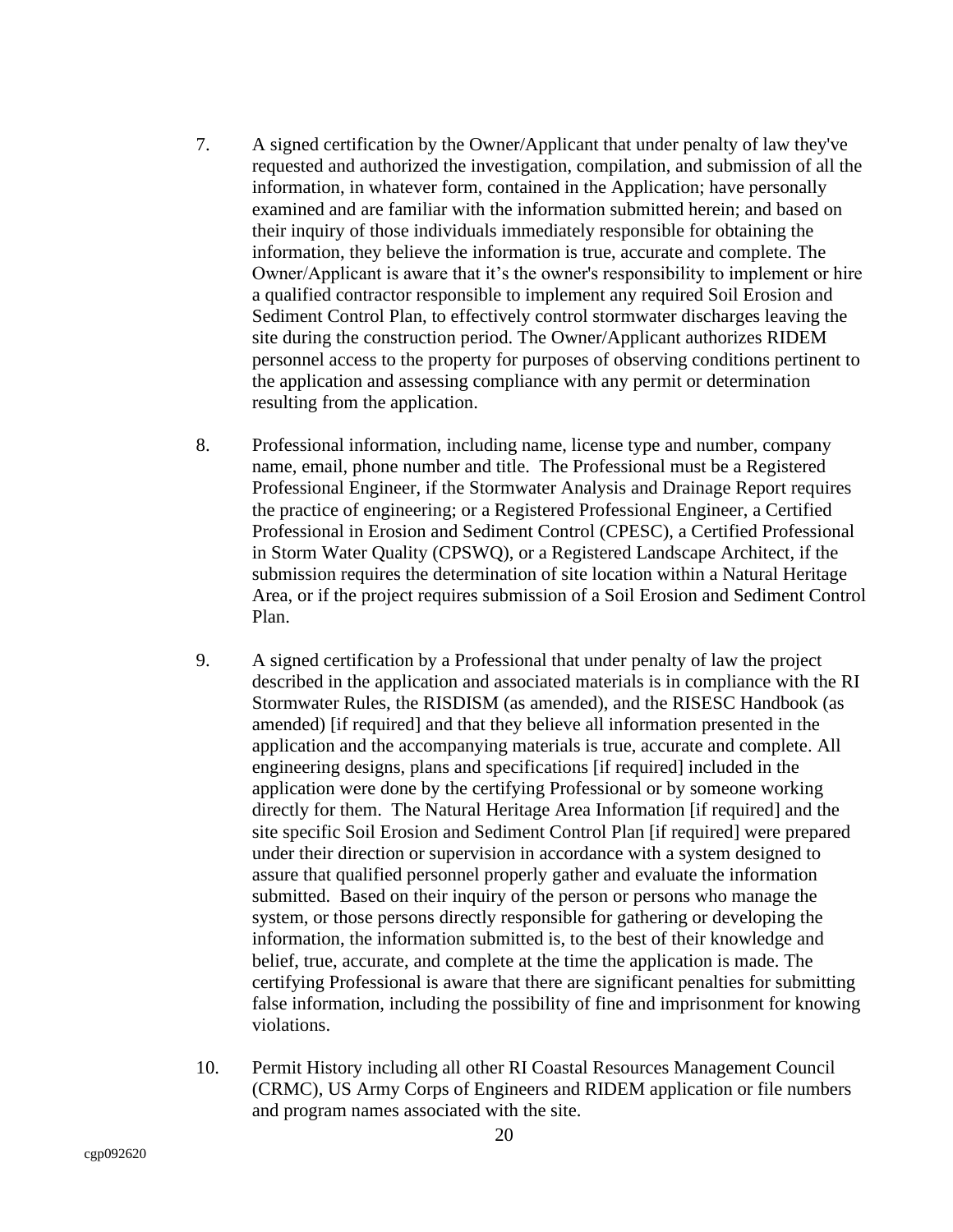- 11. Indicate if there are Freshwater Wetlands on the subject or adjacent property and the project proposes new or increased impervious cover for property other than a single family home; or disturbance of more than 10,000 square feet of existing impervious cover; or to fill in any amount of floodplain or alter storm flowage to a river, stream or wetland on any lot.
- 12. Indicate if the project requires an application to RI CRMC and proposes a residential development of six (6) units or more; or a project that results in the creation of 10,000 square feet or more of impervious area.
- 13. Indicate if the project proposes an infiltration system listed in the Rhode Island Stormwater Design and Installation Standards Manual (RISDISM) that receives stormwater from a residential impervious area that is more than 10,000 square feet; or a non-residential roof area greater than 10,000 square feet; or a nonresidential road or parking area of any size.
- 14. Indicate if the treatment system discharges below the ground; or above the ground and infiltrates, but must be reviewed for compliance with the RI Stormwater Rules and RISDISM to be protective of groundwater.
- 15. Indicate if the project proposes discharge of stormwater to waters of the State [including a Separate Storm Sewer System (MS4)], and disturbs less than one (1) acre, but the activity is part of a larger common plan resulting in more than 1 acre of disturbance; or disturbs more than 1 acre of property. Provide the name of the larger common plan.
- 16. Indicate if the site within or directly discharges to a Natural Heritage Area (NHA)?
- 17. After review of the NOI, additional information may be required by this office to determine whether or not to authorize the discharge under this permit.
- <span id="page-24-0"></span>**B. Where to Submit.** A completed and signed NOI must be submitted to:

R.I. Department of Environmental Management Permit Application Center RIPDEM 235 Promenade Street Providence, RI 02908

- <span id="page-24-1"></span>**C. Additional Notification**. Construction sites discharging stormwater must submit a copy of the NOI to the applicable Town or City Department in which the construction activity and the point of discharge is located.
- <span id="page-24-2"></span>**D. Deficient.** If the NOI does not meet one or more of the minimum requirements of this permit, then the applicant will be notified as such by a deficiency letter at any point during the review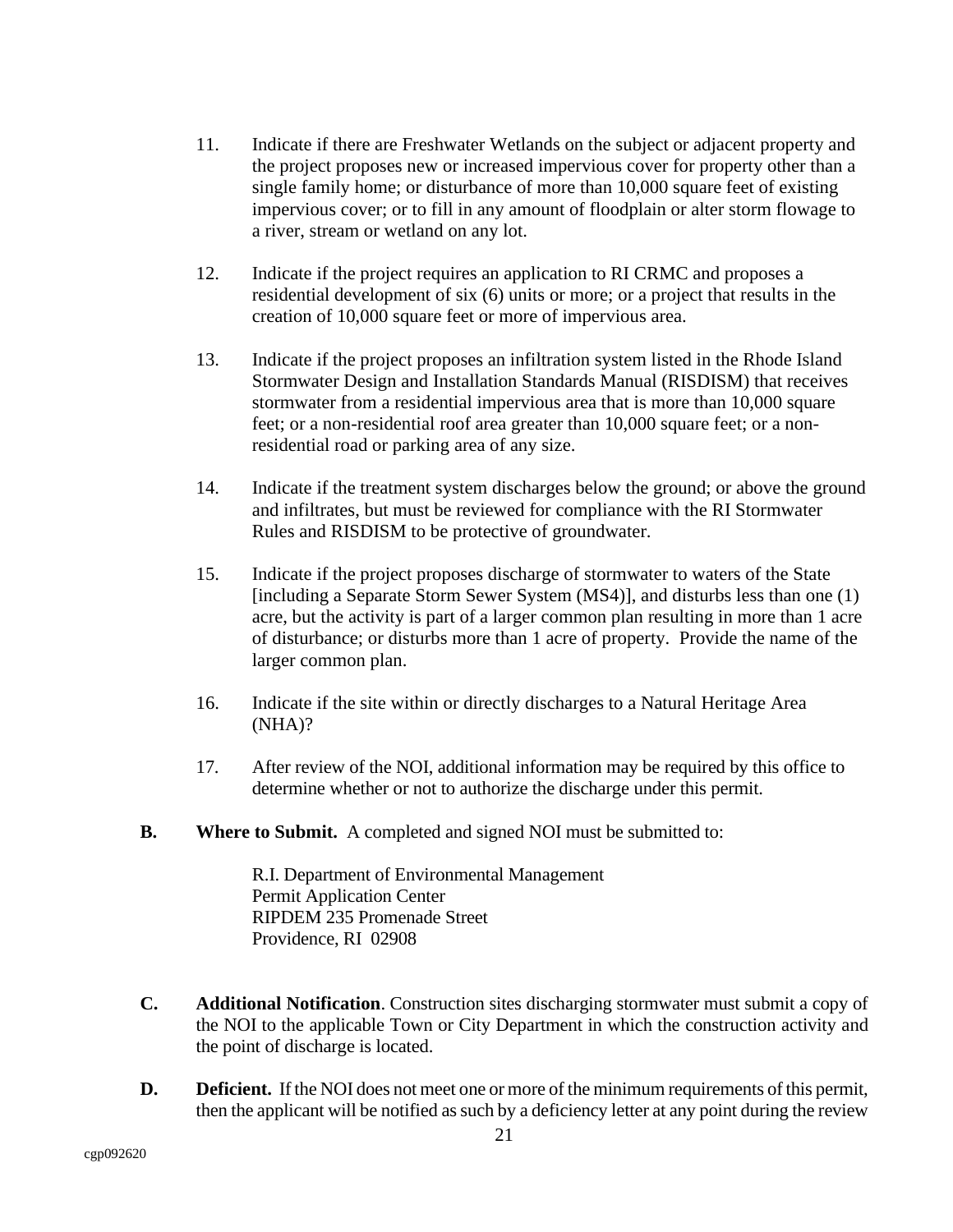period. It is the responsibility of the applicant to make all required changes in the plan and resubmit the application. The review period will recommence upon the departmental receipt of the revised application.

# <span id="page-25-0"></span>**V. GENERAL REQUIREMENTS**

- <span id="page-25-1"></span>**A. Duty to Comply.** The permittee must comply with all conditions of this permit and any other applicable State, local and/or federal regulations. Any permit noncompliance constitutes a violation of Chapter 46-12 of the Rhode Island General Laws and the CWA and is grounds for enforcement action which may include, permit termination, revocation and reissuance, modification, or for the denial of a permit renewal application and the imposition of penalties.
	- 1. The permittee shall comply with effluent standards or prohibitions established under Section 307(a) of the CWA for toxic pollutants within the time provided in the regulations that establish these standards or prohibitions, even if the permit has not yet been modified to incorporate this requirement.
	- 2. Section 309 of the CWA provides significant penalties for any person who violates a permit condition implementing Sections 301, 302, 306, 307, 308, 318, or 405 of the CWA or any permit condition or limitation implementing any such sections in a permit issued under Section 402 of the CWA. Any person who violates any condition of this permit is subject to a civil penalty of up to \$25,000 per day of such violation, as well as any other appropriate sanctions provided by Section 309 of the CWA. Section  $309(c)(4)$  of the CWA provides that any person who knowingly makes any false material statement, representation, or certification in any record or other document submitted or required to be maintained under this permit, including reports of compliance or noncompliance shall, upon conviction, be punished by a fine of up to \$10,000 or by imprisonment of not more than two (2) years, or by both.
	- 3. Chapter 46-12 of the R.I. General Laws provides that any person who violates a permit condition is subject to a civil penalty of not more than \$25,000 per day of such violation. Any person who willfully or negligently violates a permit condition is subject to a criminal penalty of not more than \$25,000 per day of such violation and imprisonment for not more than five (5) years, or both. Any person who knowingly makes any false statement in connection with the permit is subject to a criminal penalty of not more than \$5,000 for each instance of violation or by imprisonment for not more than thirty (30) days, or both.
- <span id="page-25-2"></span>**B. Continuation of the Expired General Permit.** Provided the permittee has reapplied in accordance with paragraph C. below, an expired general permit continues in force and effect until a new general permit is issued. Only those construction sites previously authorized to discharge under the expired permit are covered by the continued permit.
- <span id="page-25-3"></span>**C. Duty to Reapply.** If the permittee wishes to continue an activity regulated by this permit after the expiration date of this permit, the permittee must apply for and obtain coverage under a new permit. The permittee shall submit a complete Notice of Intent at least thirty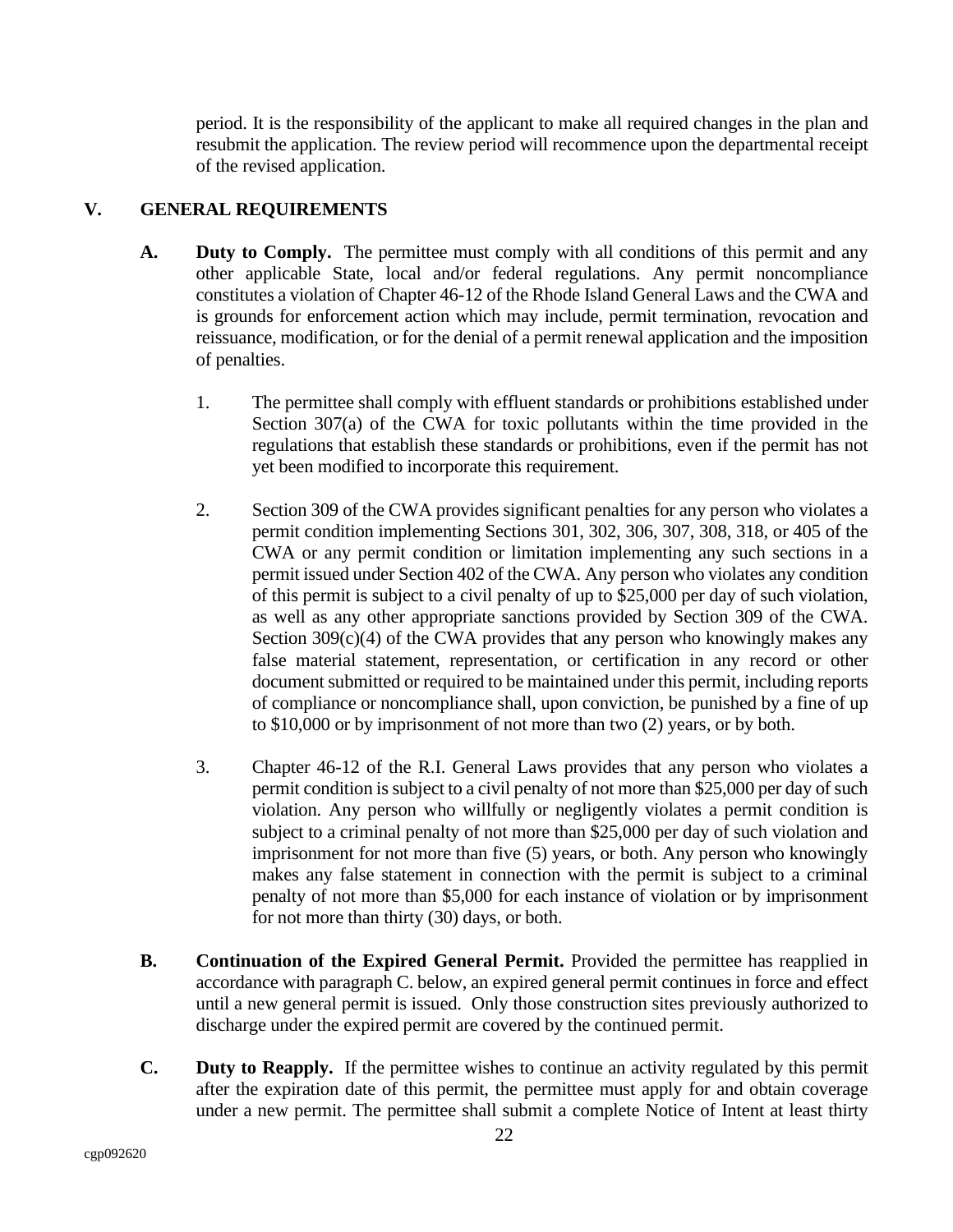(30) days before the expiration date of the existing permit, unless permission for a later date has been granted by the Director.

- <span id="page-26-0"></span>**D. Need to Halt or Reduce Activity Not a Defense**. It shall not be a defense for the permittee in an enforcement action that it would have been necessary to halt or reduce the permitted activity in order to maintain compliance with the conditions of this permit.
- <span id="page-26-1"></span>**E. Duty to Mitigate.** The permittee shall take all reasonable steps to minimize or prevent any discharge in violation of this permit, which has a reasonable likelihood of adversely affecting human health or the environment.
- <span id="page-26-2"></span>**F. Duty to Provide Information.** The permittee shall furnish to the Department, within a reasonable time, any information which the Director may request to determine whether cause exists for modifying, revoking and reissuing, or terminating this permit, or to determine compliance with this permit. The permittee shall furnish to the Director any documents that are required to be kept as part of this permit.
- <span id="page-26-3"></span>**G. Signatory Requirements.** All Notices of Intent, Stormwater Management Plans, Soil Erosion and Sediment Control Plans, inspection reports, certifications, or other information submitted to the Director, or that this permit requires be maintained by the permittee shall be signed and certified in accordance with 250-RICR-150-10-1-1.12. R.I. General Laws, Chapter 46-12 provides that any person who knowingly makes any false statements, representation, or certification in any record or other document submitted or required to be maintained under this permit, including monitoring reports or reports of compliance or noncompliance shall, upon conviction, be punished by a fine of not more than \$5,000 per violation, or by imprisonment for not more than thirty (30) days per violation, or by both.
- <span id="page-26-4"></span>**H. Oil and Hazardous Substance Liability.** Nothing in this permit shall be construed to preclude the institution of any legal action or relieve the permittee from any responsibilities, liabilities, or penalties to which the permittee is or may be subject under Section 311 of the CWA.
- <span id="page-26-5"></span>**I. Release in Excess of Reportable Quantities**. If a release in excess of a reportable quantity occurs, this office must be notified immediately. This permit does not relieve the permittee of the reporting requirements of 40 CFR 117 and 40 CFR 302. The discharge of hazardous substances in the stormwater discharge(s) from a facility shall be minimized in accordance with the applicable stormwater management plan for the facility, and in no case, during any twenty four (24) hour period, shall the discharge(s) contain a hazardous substance equal to or in excess of reportable quantities.
- <span id="page-26-6"></span>**J. Property Rights.** The issuance of this permit does not convey any property rights of any sort, nor any exclusive privileges, nor does it authorize any injury to private property nor any invasion of personal rights, nor any infringement of Federal, State, or local laws or regulations.
- <span id="page-26-7"></span>**K. Severability.** The provisions of this permit are severable, and if any provision of this permit, or the application of any provision of this permit to any circumstance, is held invalid, the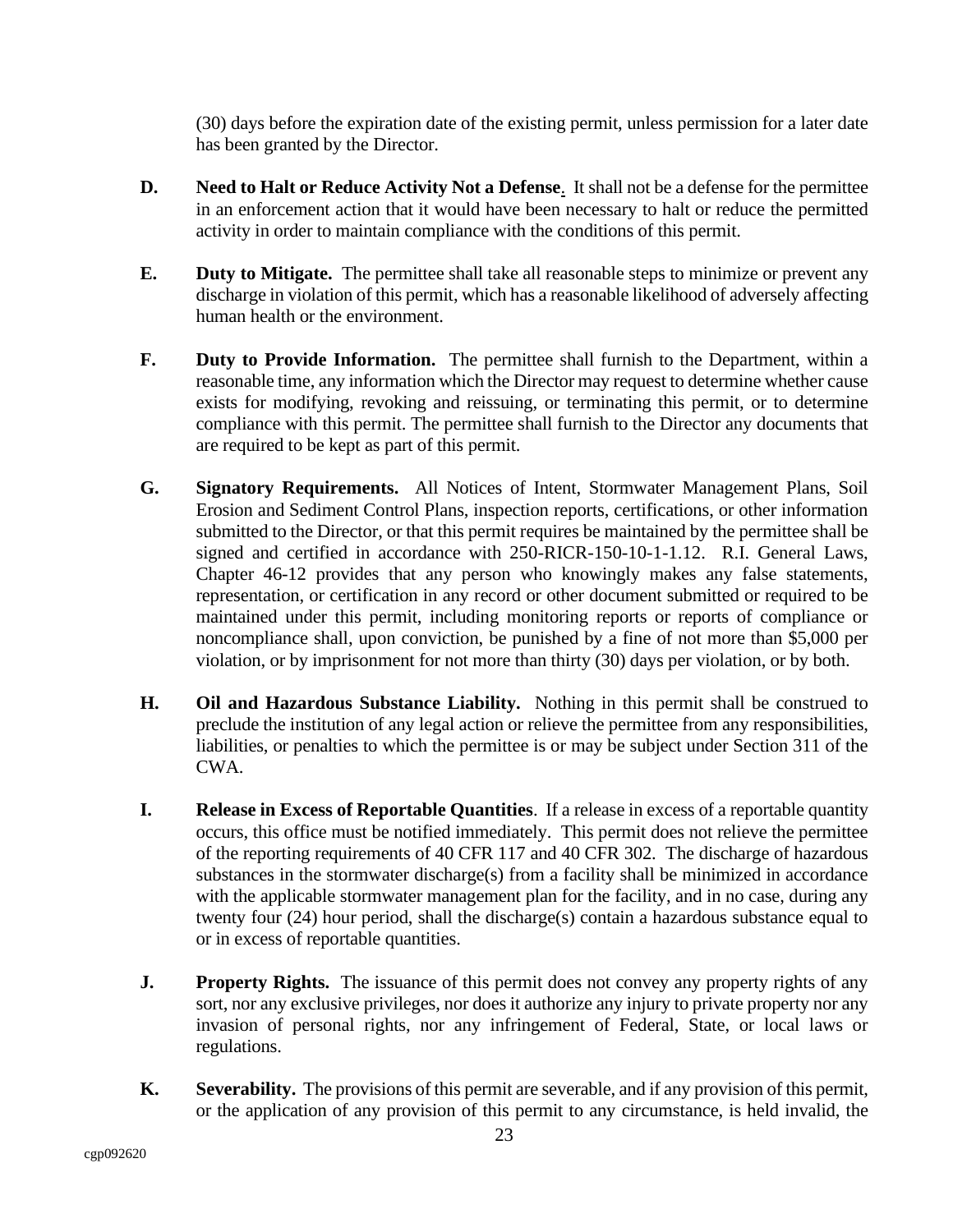application of such provision to other circumstances and the remainder of this permit shall not be affected thereby.

- <span id="page-27-0"></span>**L. Transfers.** This permit must be transferred to the new owner/operator at the time of sale of the permitted property. This permit is not transferable to any person except after written notice to the Director. Such notice may be provided via the Permit Transfer Form available on the RIDEM Stormwater Construction Permitting website. Sites subject to additional permits must follow the transfer process for all applicable permits. The Director may require the owner and operator to apply for and obtain an individual RIPDES permit as stated in Part V.T. of this permit.
- <span id="page-27-1"></span>**M. State Laws.** Nothing in this permit shall be construed to preclude the institution of any legal action or relieve the permittee from any responsibilities, liabilities, or penalties established pursuant to any applicable State law.
- <span id="page-27-2"></span>**N. Proper Operations and Maintenance.** The permit shall at all times properly operate and maintain all facilities and systems of treatment and control (and related appurtenances) which are installed or used by the permittee to achieve compliance with the requirements of this permit.
- <span id="page-27-3"></span>**O. Record Keeping.** The permittee shall retain records of all inspections and reports required by this permit, and records of all data used to complete the application for this permit, for a period of at least five (5) years from the date of the report or application. The records must be kept at the construction site at all times. Electronic versions of required documents that are readily accessible from the construction site are acceptable. If an on-site location is deemed impractical, notice of the location of the required records must be posted near the main entrance to the construction site. Once the construction project is complete and the permit has been terminated, records must be kept at either the completed project location or the records must be maintained by the owner of record at the time that the construction project was active. This period may be extended by request of the Director at any time.

# <span id="page-27-4"></span>**P. Bypass of Stormwater Control**

- 1. *Anticipated Bypass.* If the permittee knows in advance of the need for a bypass, he or she shall notify this Department in writing at least ten (10) days prior to the date of the bypass. Such notice shall include the anticipated quantity and the anticipated effect of the bypass.
- 2. *Unanticipated Bypass.* The permittee shall submit notice of an unanticipated bypass. Any information regarding the unanticipated bypass shall be provided orally within twenty-four (24) hours from the time the permittee became aware of the circumstances. A written submission shall also be provided within five (5) days of the time the permittee became aware of the bypass. The written submission shall contain a description of the bypass and its cause; the period of the bypass; including exact dates and times, and if the bypass has not been corrected, the anticipated time it is expected to continue; and steps taken or planned to reduce, eliminate and prevent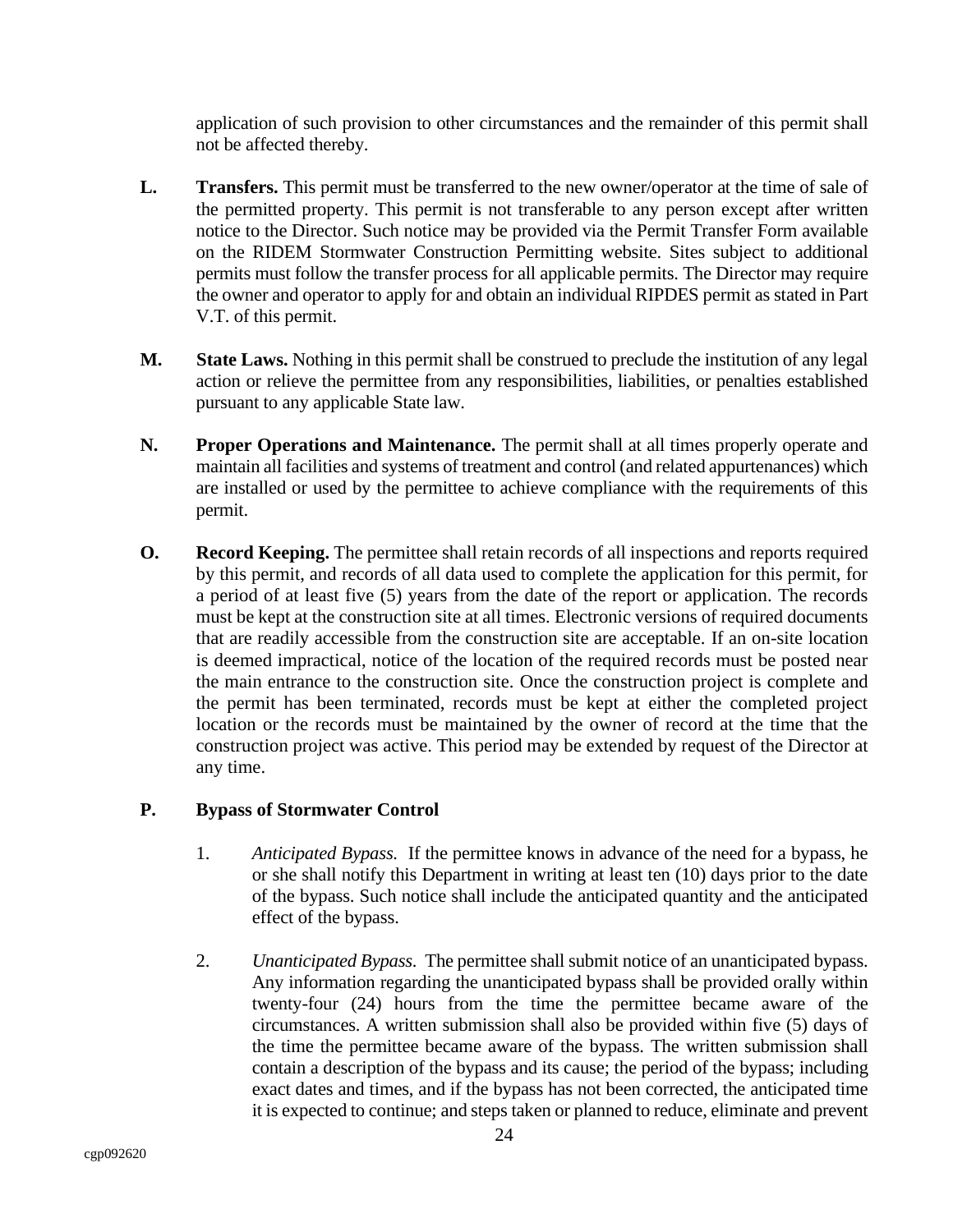reoccurrence of the bypass.

- 3. *Prohibition of Bypass.*
	- a. Bypass is prohibited and enforcement action against the permittee may be taken for the bypass unless:
		- i. The bypass was unavoidable to prevent loss of life, personal injury or severe property damage;
		- ii. The permittee submitted notices as required in paragraphs P.1. and P.2. above.
	- b. The Director may approve an unanticipated bypass after considering its adverse effects, if the Director determines that it will meet the two conditions in paragraph P.3.a. above.

# <span id="page-28-0"></span>**Q. Upset Conditions**

- 1. An upset constitutes an affirmative defense to an action brought for non-compliance with technology based permit limitations if the requirements of paragraph 2 below are met. No determination made during administrative review of claims that noncompliance was caused by upset, and before an action for noncompliance, is final administrative action subject to judicial review.
- 2. A permittee who wishes to establish an affirmative defense of an upset shall demonstrate, through properly signed, contemporaneous operating logs, or other relevant evidence, that:
	- a. An upset occurred and the permittee can identify the specific causes(s) of the upset;
	- b. The permittee facility was at the time being properly operated;
	- c. The permittee submitted notice of the upset as required in 250-RICR-150- 10-1-1.14(R); and
	- d. The permittee complied with any remedial measures required under 250- RICR-150-10—1-1.14(E).
- 3. In any enforcement proceeding the permittee seeking to establish the occurrence of an upset has the burden of proof.
- <span id="page-28-1"></span>**R. Inspection and Entry.** The permittee shall allow the Director, upon the presentation of credentials and other documents as may be required by law, to:
	- 1. Enter upon the permittee's premises where a regulated activity is conducted, or where records must be kept under the conditions of this permit;
	- 2. Have access to and copy, at reasonable times, any records that must be kept under the conditions of this permit;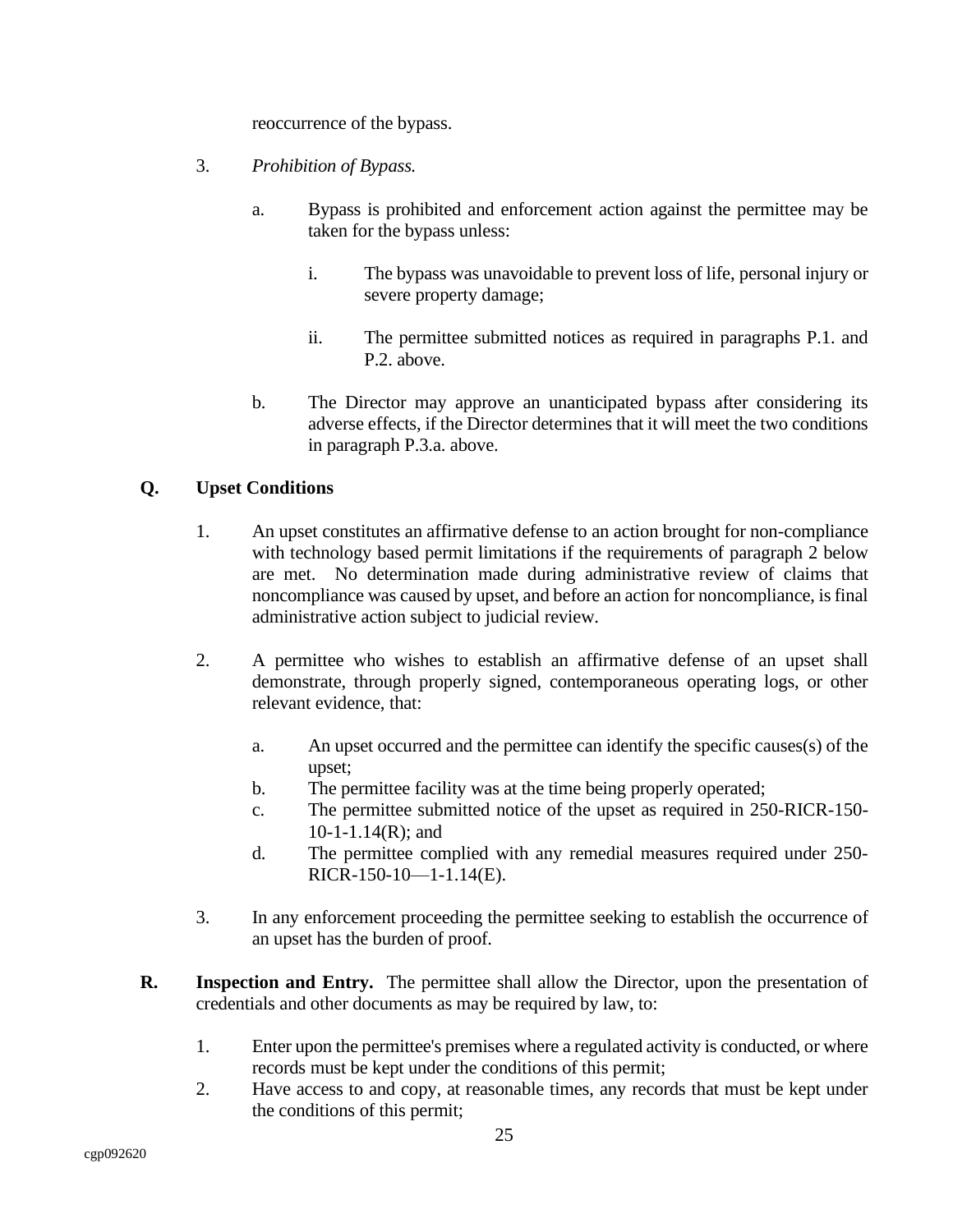- 3. Inspect at reasonable times any equipment, practices, or operations regulated or required under this permit; and
- 4. Sample or monitor any substances or parameters at any location, at reasonable times, for the purposes of assuring permit compliance or as otherwise authorized by the CWA or R.I. law.
- <span id="page-29-0"></span> **S. Permit Actions.** This permit may be modified, revoked and reissued, or terminated for cause, including but not limited to: violation of any terms or conditions of this permit; obtaining this permit by misrepresentation or failure to disclose all relevant facts; or a change in any condition that requires either a temporary or permanent reduction or elimination of the authorized discharge. The filing of a request by the permittee for a permit modification, revocation and reissuance, or termination, or a notification of planned changes or anticipated noncompliance does not stay any permit condition.

# <span id="page-29-1"></span>**T. Requiring an Individual Permit or an Alternative General Permit**

- 1. The Director of the Department of Environmental Management (DEM) may require any owner or operator authorized to discharge stormwater under this permit to apply for and obtain either an individual or an alternative RIPDES general permit. Any interested person may petition the Director to take action under this paragraph. The Director may determine at his or her own discretion that an individual or an alternative general permit is required (see 250-RICR-150-10-1-1.33(C) for reasons why an alternative permit may be required).
- 2. Any owner or operator authorized to discharge stormwater by this permit may request to be excluded from coverage of this permit by applying for coverage under an individual permit or an alternative general permit. The request shall be granted by the issuance of an individual permit only if the reasons cited by the owner or operator are adequate to support the request. The Director shall notify the permittee within a timely fashion as to whether or not the request has been granted.
- 3. If a facility requests or is required to obtain coverage under an individual or an alternative general permit, then authorization to discharge stormwater under this permit shall automatically be terminated on the date of issuance of the individual or the alternative general permit. Until such time as an alternative permit is issued, the existing general permit remains fully in force.

# <span id="page-29-2"></span>**U. Reopener Clause**

- 1. If there is evidence indicating potential or realized impacts on water quality due to any stormwater discharge associated with construction covered by this permit, the owner or operator of such discharge may be required to obtain an individual permit or alternative general permit in accordance with Part V.T. of this permit or the permit may be modified to include different limitations and/or requirements.
- 2. Permit modification or revocation will be conducted in accordance with 40 CFR 122.62, 122.63, 122.64 and 124.5.